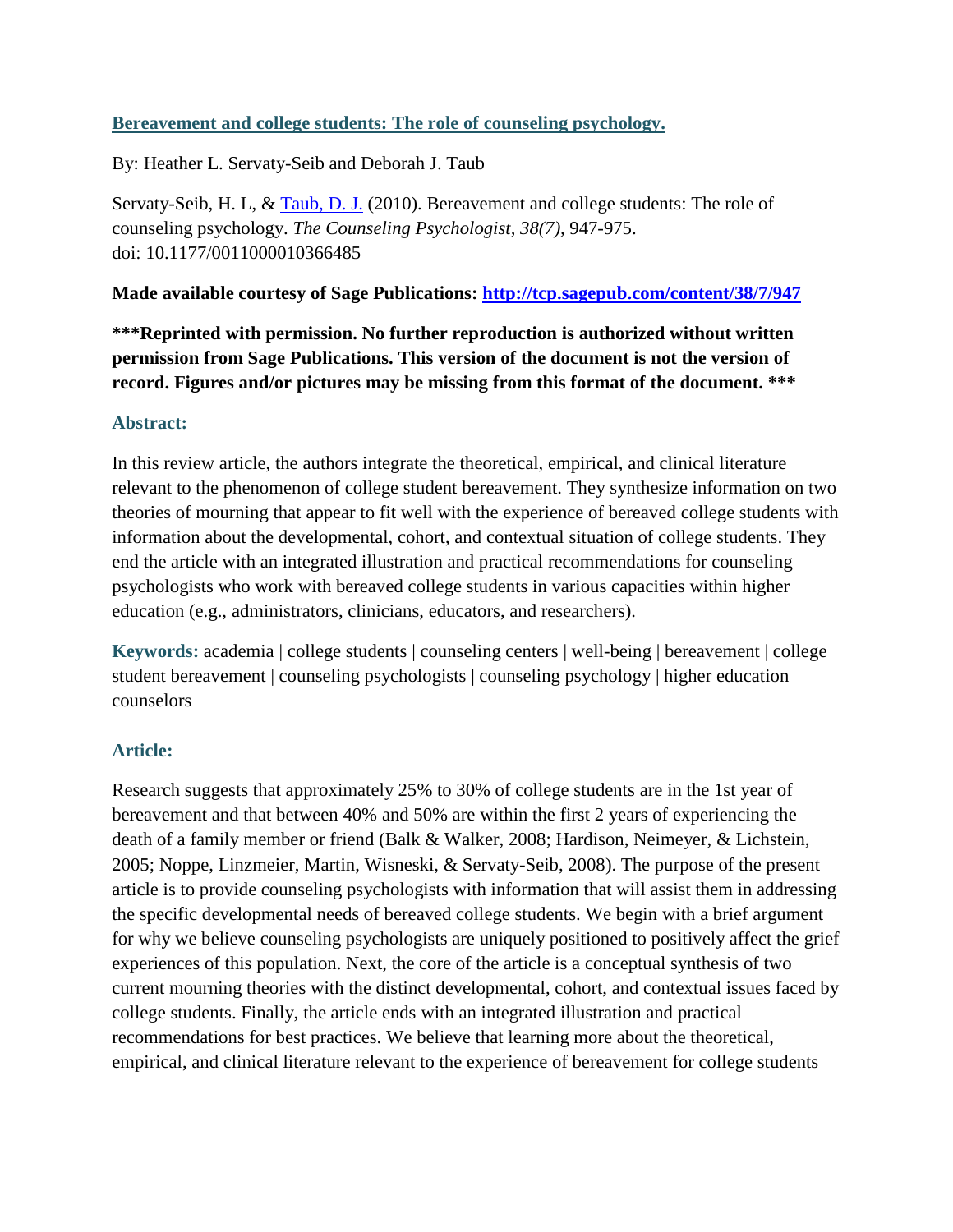will allow counseling psychologists employed in higher education to better fulfill their roles as administrators, clinicians, educators, and researchers.

Counseling Psychology, Thanatology, and Bereaved College Students

Counseling psychology has directed relatively limited attention to issues of thanatology (i.e., study of death and dying). A review of the table of contents of The Counseling Psychologist (TCP) and the Journal of Counseling Psychology (from 1998 to present) revealed a total of 21 articles devoted to topics connected to thanatology. Of these articles, 8 were focused on suicide (6 within one special issue of TCP), 7 addressed issues related to HIV/AIDS (4 within one special issue of TCP), 2 included samples of individuals with cancer, and only 2 concentrated on the process or outcome of grief therapy. Two articles in the past 10 years have focused on the experience of bereaved college students. Schnider, Elhai, and Gray (2007) investigated the coping, posttraumatic stress, and grief in students grieving traumatic deaths, and Flynn and Heitzmann (2008) offered their perspective on the devastating impacts of the Virginia Tech tragedy. Although HIV/AIDS and suicide are included, the terms bereavement, death, dying, grief, and loss do not appear in the index of the most recent edition of the Handbook of Counseling Psychology (Brown & Lent, 2008).

We find this lack of attention quite surprising because we believe that counseling psychologists have much to offer the field of thanatology. We believe the ideological and practical aspects of the discipline of counseling psychology match well with the needs of bereaved individuals. Thanatology is a multidisciplinary field (Balk, Wogrin, Thornton, & Meagher, 2007) composed of professionals practicing medicine, philosophy, theology, sociology, social work, and psychology. The unifying themes of counseling psychology (Gelso & Fretz, 1992; Murdock, Alcorn, Heesacker, & Stoltenberg, 1998) appear to complement the existing work being done in the field of thanatology. Counseling psychologists have traditionally worked with clients who are experiencing normal problems of living rather than psychotic symptoms (Gelso & Fretz, 2001). The death of a loved is arguably one of the quintessential "problems of living." It is an inevitable, universal, and normative human experience. Research indicates that the vast majority of bereaved individuals do not develop severe psychopathology (Stroebe, Hansson, Schut, & Stroebe, 2008) but rather may need assistance in navigating their own unique journey through the processes of grief and mourning. Counseling psychologists are trained to view clients in just such a fashion, offering brief interventions focused on using clients' strengths to enhance their ability to cope.

Counseling psychology's broad focus on person–environment interactions (Gelso & Fretz, 2001) and commitment to diversity (Mintz & Bieschke, 2009) are potentially powerful connecting points with thanatology. Archer (2008) suggested that that there has been a clear shift in the field of thanatology away from searching for a universal or linear model to a more dynamic understanding of the vast individual variations that exist in the expression of grief (i.e., multidimensional, involuntary reactions) and the process of mourning (i.e., voluntary actions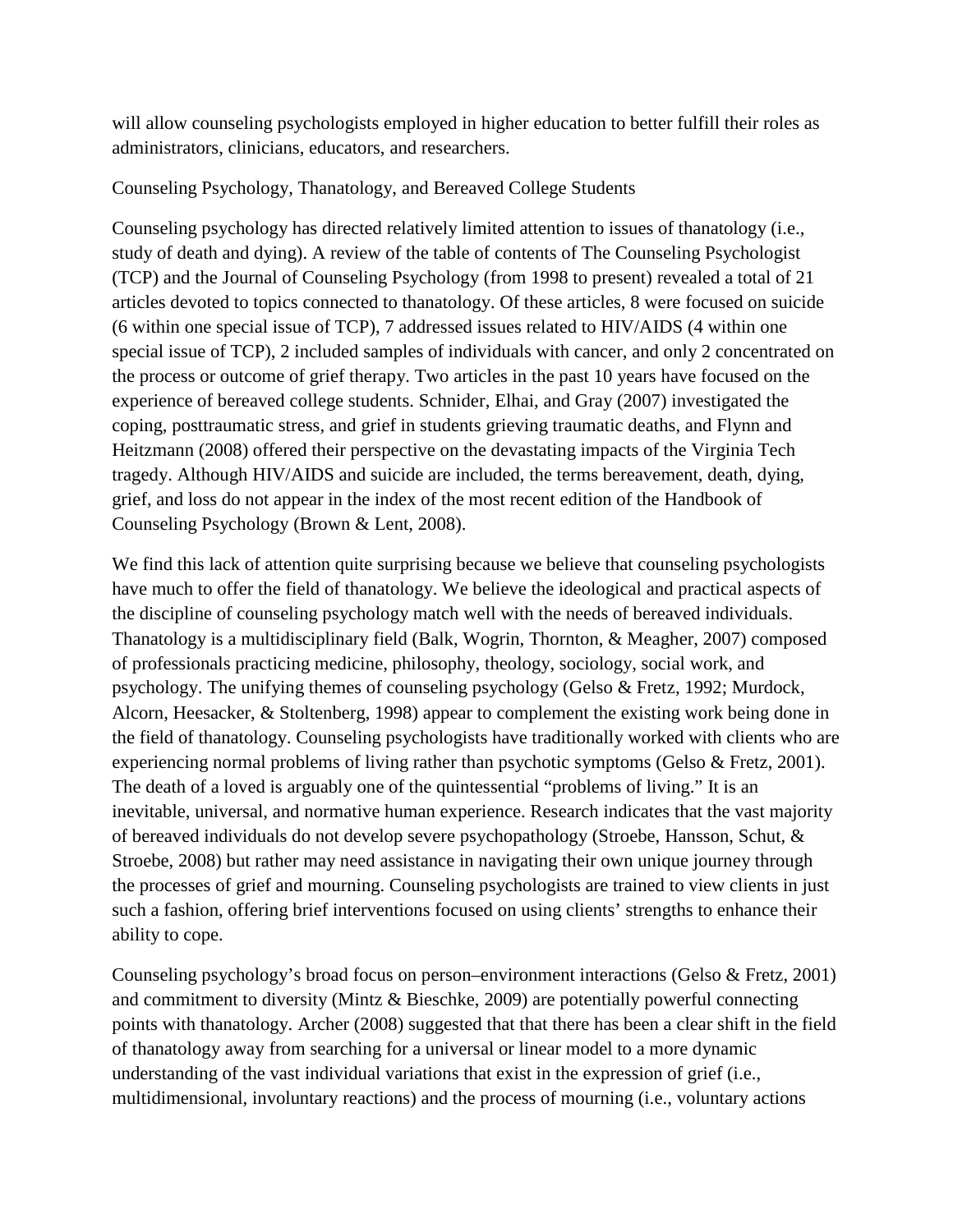taken to cope; for further distinction, see Corr & Corr, 2007). In addition, there has been increased attention given to the distal and proximal cultural influences on the experiences of bereaved individuals (Martin & Doka, 2000; Neimeyer, Prigerson, & Davies, 2002; Peveto & Hayslip, 2004; Rosenblatt, 2008). We argue that counseling psychology has a critical role to play in advancing theoretical, empirical, and clinical understanding of the individual, group, and universal (Sue & Sue, 2007) impacts on grief and mourning.

A focus on the experience of bereaved college students is a logical and reasonable place for counseling psychology to link with the field of thanatology. Counseling psychologists are highly represented on college and university campuses, and the discipline has its earliest roots in higher education (Gelso & Fretz, 2001; Lichtenberg, Goodyear, & Genther, 2008). The ever growing diversity of the college student population (Light, 2001) coupled with the idiosyncratic and highly context-based experiences of grief and mourning would appear to create the type of complex and multifaceted mixture within which counseling psychologists often thrive and subsequently make substantial contributions (Munley, Duncan, McDonnell, & Sauer, 2004).

There also is a need for counseling psychology, as a discipline composed of scientist– practitioners, to turn empirical attention to the experience of bereaved college students as compared with other bereaved populations (e.g., children, adult spouses) because relatively little is known about how college students cope with death losses (Balk, 1997; Tyson-Rawson, 1996). We contend that college students are an understudied population of grievers with unique challenges that have not been fully explored. We highlight a few of the key limitations of the existing research. Most of the scholars who have conducted grief-related research using college student participants have not considered the developmental and contextual issues faced by this population and have used homogeneous and convenient samples. The designs of studies are limited by a disconnection with theory and the use of crosssectional, unilevel, and correlational approaches. Preliminary research suggests the need for future investigations focused on why and when bereaved students decide to seek mental health services and on the effectiveness of individual and group interventions with grieving students (e.g., Balk, 1997; Balk et al., 1998).

#### Conceptual Synthesis: Grief and Mourning and College Students

Although existing research offers little information on how college students experience grief and mourning or what types of assistance are likely to be effective, we can be helpfully guided by our knowledge of current bereavement related theories and by the distinct person (i.e., development theory and cohort issues) and environment (i.e., college setting) dynamics that can exist for college students. These person and environment dynamics are important to understand because how students respond to a significant death loss will likely vary based on where they are in terms of their development (Roy, 1986). Also, scholars have made specific reference to the idea that colleges and universities may not be settings conducive to the processing of grief and mourning (Balk, 1996; Silverman, 1987). We believe that concepts offered by all of these areas of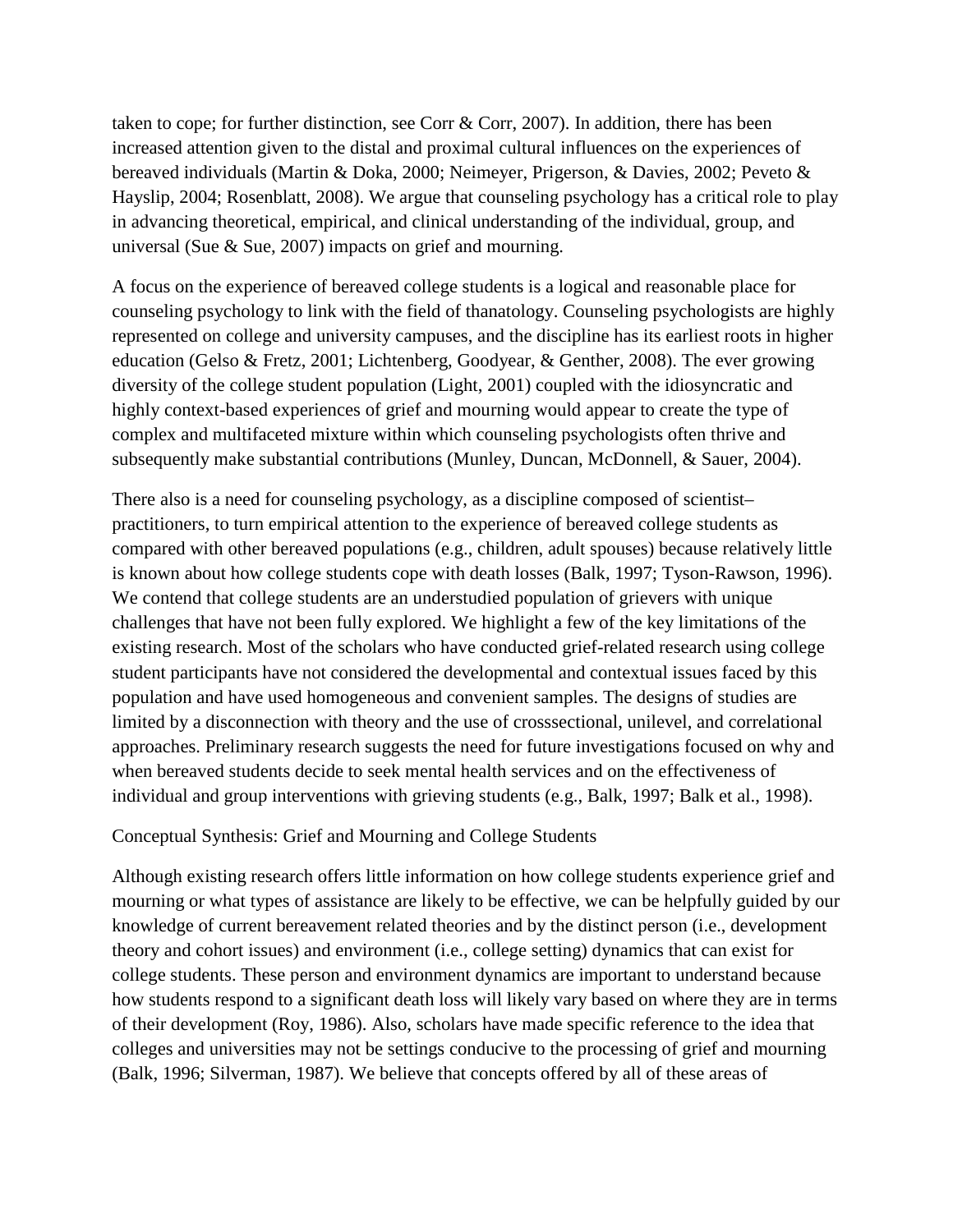scholarship can be examined in conjunction with one another to produce creative and innovative directions for how to best meet the needs of bereaved college students.

We use the dual process model of grief (DPM; Schut, Stroebe, de Keijser, & van den Bout, 1997; Stroebe & Schut, 2001) and meaning reconstruction and loss (MRL; Neimeyer, 2001b; Neimeyer & Anderson, 2002) as our foundation while integrating issues of college student development, cohort, and setting to concretely examine the experience of bereaved college students. In doing so, we "take apart" the student development theories to integrate elements as appropriate. We acknowledge that this approach is not optimal, particularly when development is seen as cumulative (as it is in Chickering's model; Chickering & Reisser, 1993), but we do so for ease of discussion. In addition, we incorporate available research findings where applicable. We have chosen DPM and MRL because they epitomize the thanatological shift away from the idea of "letting go" as a requirement of mourning (Neimeyer, 2001b) and incorporate inherent elements of complexity, flexibility, and diversity. Both of these theories are also currently receiving substantial clinical and empirical attention within the field of thanatology.

## Dual Process Model of Coping and College Students

Influenced by general theories of coping with stress (Billings & Moos, 1981; Lazarus & Folkman, 1984) and approaches to understanding and coping with bereavement as a specific stressor (Cook & Oltjenbruns, 1998; Rubin, 1981), Stroebe and Schut (1999, 2001) built their DPM around the pivotal need to distinguish between two types of stressors associated with death loss experiences. They argued that the bereaved must cope with the primary stressor of the death loss while also coping with subsequent secondary stressors (i.e., consequences of the death loss). Examples of secondary stressors include

mastering the tasks that the deceased had undertaken (e.g., the finances or cooking); dealing with arrangements for the reorganization of life without the loved one (e.g., it may be necessary to sell one's house); and the development of a new identity from "spouse" to "widow(er)" or from "parent" to "parent of a deceased child." (Stroebe & Schut, 1999, p. 214)

Central to the DPM is the idea that an oscillation between loss-oriented (associated with the primary loss of the death) and restoration-oriented (associated with the secondary stressors) coping is necessary for optimal adjustment. Based on DPM, there will naturally and appropriately be times when the bereaved directly copes with the death through ruminating about the deceased, looking at photos, crying, and so on. On the other hand, there will be times when the bereaved will just as naturally and appropriately avoid coping with the death. Stroebe and Schut argued that this confrontation avoidance process also operates with regard to the bereaved's use of restoration coping in response to secondary stressors. Through their concept of oscillation, Stroebe and Schut have combined two of the most difficult to reconcile aspects of the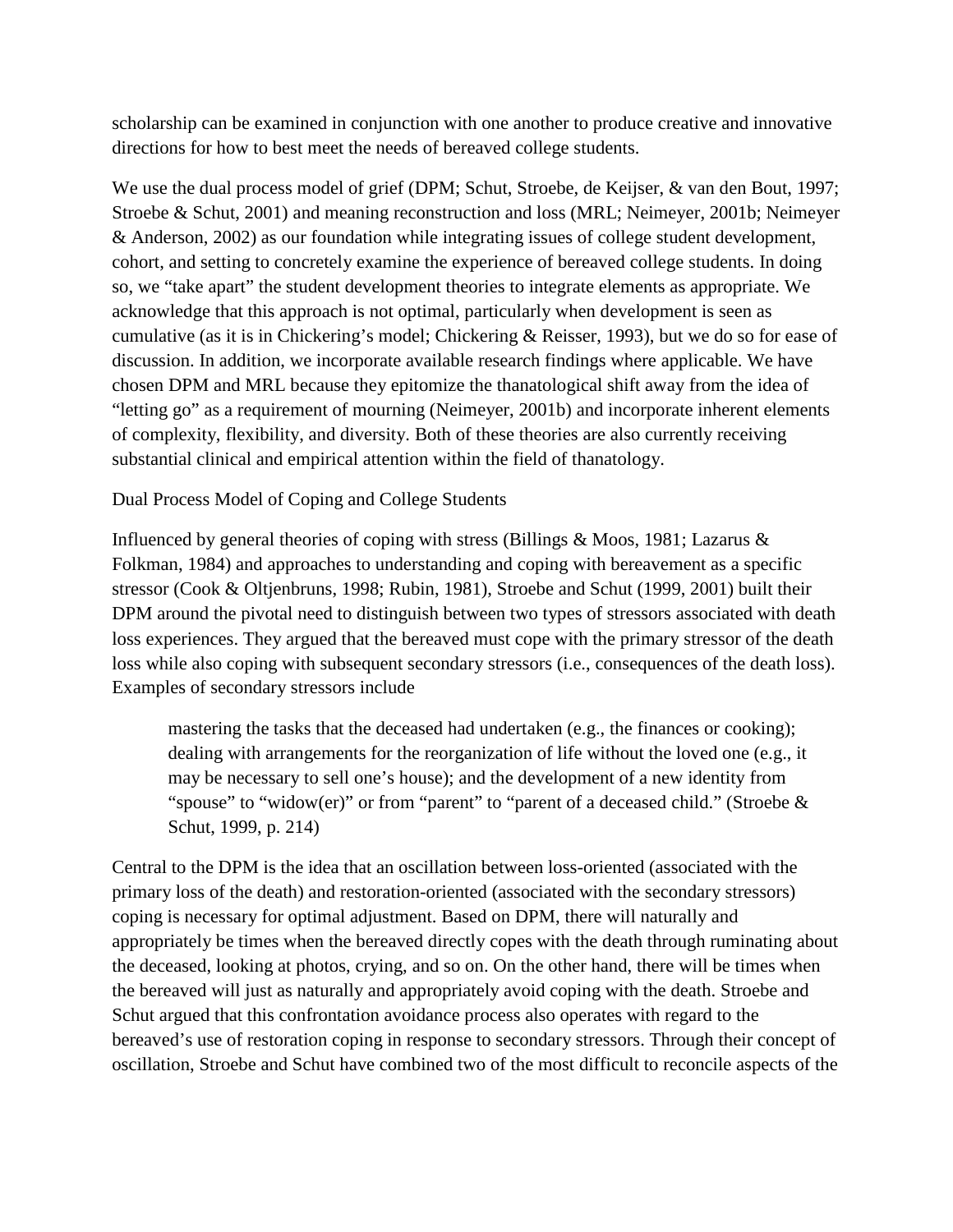grief and mourning process: the need to move ahead and continue to function in life and the desire to remain connected to the deceased (DeSpelder & Strickland, 2002).

Stroebe and Schut (1999) have argued that the DPM, originally developed to help explain the coping associated with the death of a spouse, can be applied more broadly. Our review of the literature revealed no current research that has explored the applicability of the DPM with bereaved college students. However, there is some empirical indication that the theory could apply to their experience. For example, Balk (1997) found that bereaved college students indicated the following practices to be helpful in their process of coping with their death loss: "remembering good things about the deceased, engaging in religious practices, crying, keeping busy, talking about the death, and thinking the person is better off because he/she is dead" (p. 215). It is interesting to note that these spontaneously offered strategies do seem to represent a balance of loss and restoration-oriented coping efforts. Silverman (1987) found that bereaved female college students generally focused on "getting back to normal" following their parent's funeral. This approach appeared to meet their needs, but these women also described difficulties with concentration and studying, suggesting that a singular focus on restoration may be problematic for bereaved students. In a similar vein, previous research has indicated that bereaved college students' reliance on avoidant emotion-focused coping (e.g., denial, distracting oneself) is positively associated with grief intensity and posttraumatic stress disorder severity (Schnider et al., 2007) and negatively associated with general college student adjustment (Cousins, 2008; as measured by the Student Adaptation to College Questionnaire).

Despite the lack of current research, an integration of DPM with what we know about the developmental and contextual lives of bereaved college students leads to some preliminary propositions. More specifically, DPM suggests a need to assess for the particular secondary- or restoration-oriented stressors that may arise for this population and also to consider how the process of oscillation may operate differently based on the developmental, cohort, and contextual issues faced by college students.

Secondary- or restoration-oriented stressors. Some secondary stressors may be common for most college students, but there are likely many more that will be unique to individuals. The common losses will likely occur in the academic and interpersonal domains, whereas the range of additional secondary losses will vary greater based on demographic and cultural factors of the bereaved student (e.g., traditional vs. nontraditional student, race/ethnicity) and the roles the deceased played in his or her life (e.g., parent, friend).

Bereaved students are likely to face academic challenges. Students are, by definition, engaged in academic pursuits in an academic setting. They are enrolled in an institution of higher education and are working to maintain their satisfactory academic standing to graduate. Bereaved students may be faced with the need to cope with academic secondary stressors such as missing class and making up school work. It is important for counseling psychologists working with bereaved students to know that, in addition to the stressor of the death itself, students are also trying to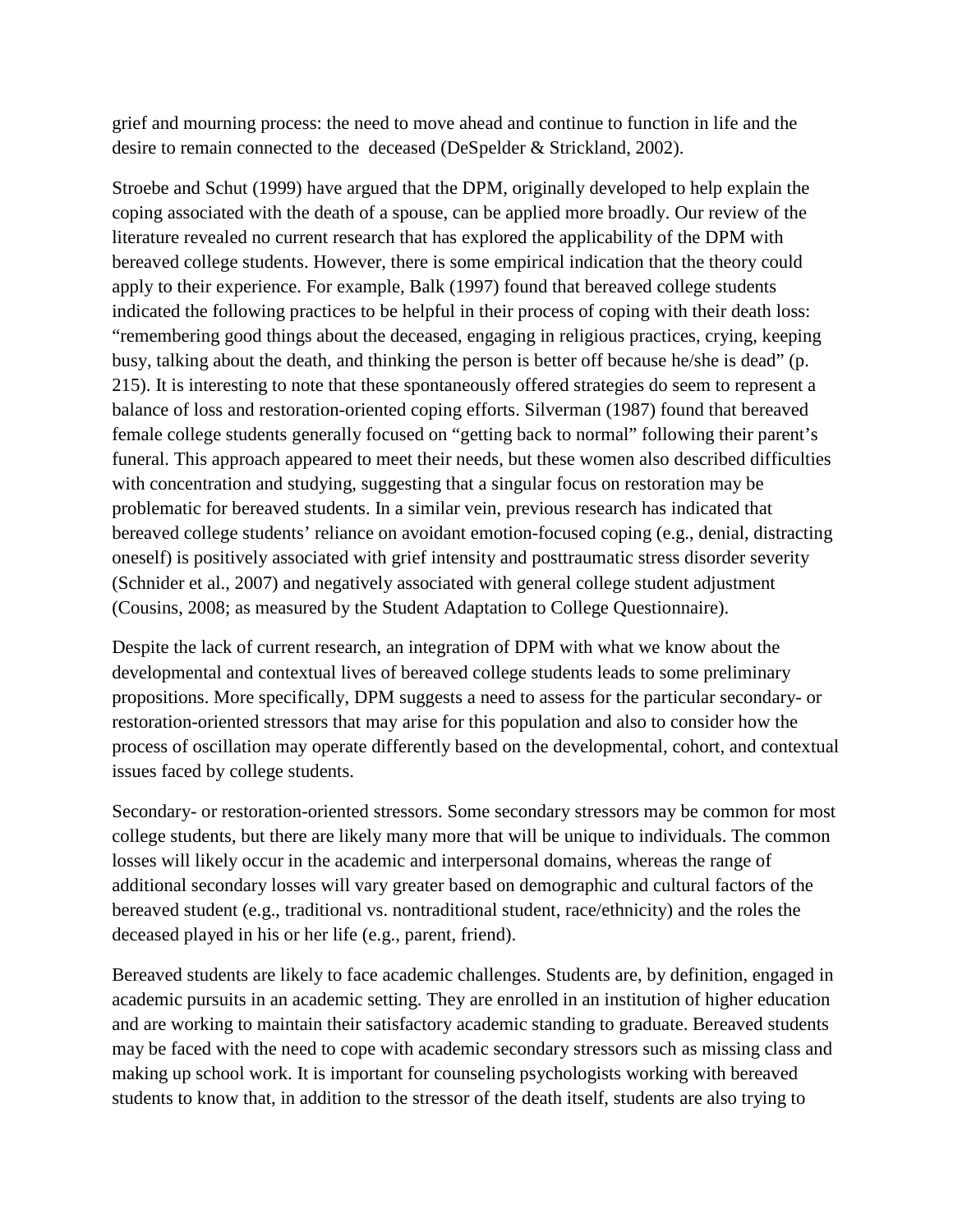cope with returning to their status as productive students. Developmentally, traditional-age students who are working on achieving intellectual competence (Chickering & Reisser, 1993) may be particularly vulnerable to having bereavement affect their academic performance. Research suggests that traditional-age bereaved students may struggle with difficulties in concentration and studying (Silverman, 1987) and also appear to exhibit lower GPAs than matched peers, particularly during the semester of their death loss (Servaty-Seib & Hamilton, 2006). Non-traditionalage students may have more or fewer academic-related challenges than their traditional-age peers. They may possess a higher level of emotional maturity that allows them to more effectively partition their grief and mourning experiences, or they may have more concurrent responsibilities associated with the death (e.g., executor of the will) that require them to deprioritize their

#### studies.

Additional secondary stressors may emerge in the interpersonal realm. It is important to note that these changes are likely to be dialectical in nature, resulting from a combination of internal factors or shifts and potential external changes in students' interpersonal environments. Bereaved students may avoid or be incapable of talking with their peers about the fact that they are bereaved. For traditional-age college students, the process of developing mature interpersonal relationships involves growing openness and acceptance of others and development of the capacity for intimacy (Chickering & Reisser, 1993). The shift in quality of relationships that takes place as part of this vector is a shift to relationships that can survive distance, separation, and crises and that are characterized by a balanced interdependence. Students who have not achieved this mature interdependence with others may be inclined in the face of a death loss either to swing toward clinging to their partners and close friends or toward withdrawing from them and distrusting intimacy. In addition, students who are working to develop interpersonal competence (Chickering & Reisser, 1993) may lack the skills to communicate their situation and their needs effectively to others and also may lack a social network of friends who could serve as sources of support. Research does, in fact, indicate that bereaved college students may either move quickly into or be overly hesitant regarding romantic relationships (Hepworth, Ryder, & Dreyer, 1984; Silverman, 1987). Scholars have offered clinical observations regarding bereaved students' concerns about being exposed or perceived as vulnerable in front of their peers (Janowiak, Mei-Tal, & Drapkin, 1995; Rickgarn, 1996) and even negative shifts in their liking and trust for others (Catlin, 1993).

In terms of potential external shifts, nonbereaved college students may change the manner in which they interact with a peer when they learn the peer has experienced a significant death. Such changes could be related to a lack of knowledge about grief or a lack of skill in how best to interact with troubled peers. Research suggests that bereaved students do not perceive their peers as supportive (Balk, 1997; Silverman, 1987). In fact, bereaved students report that their peers are uncomfortable discussing the topic of grief (Balk, 1997) and generally turn away or communicate the need for the bereaved to "get over it" (Silverman, 1987, p. 393).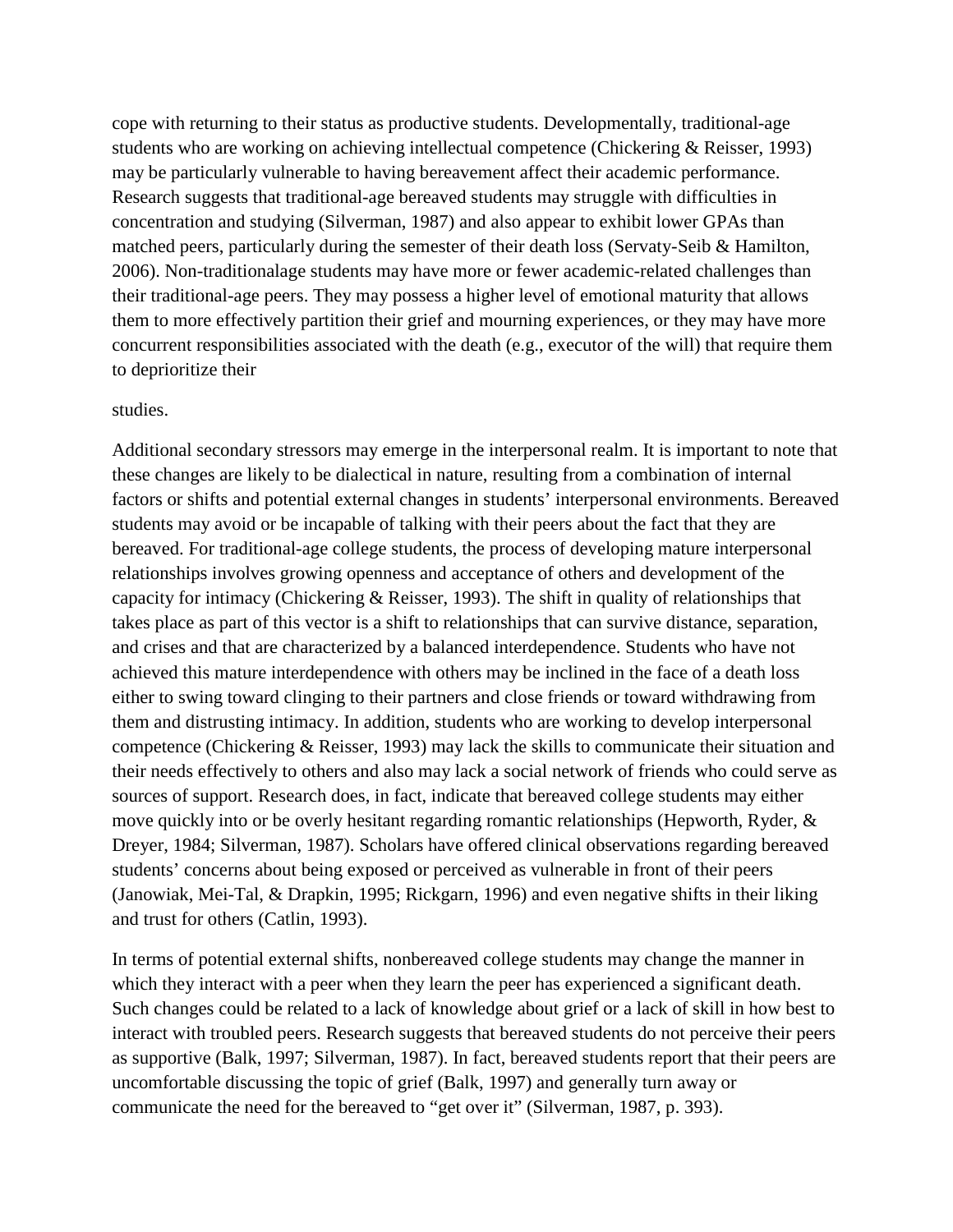The seeming lack of empathy on the part of nonbereaved peers could be connected to a limitation on the part of traditional-age college students to understand the experience of grief because of their developmental lack of ability to take the perspective of others (McEwen, Higgins, & Pipes, 1982). Research on traditional college students' understanding of grief is actually marked by inconsistencies. Although some findings suggest that college students have a fairly accurate sense of what the bereaved experience (Thompson & Range, 1991; Vickio, Cavanaugh, & Attig, 1990), other research indicates that college students either overestimate (Perkins & Tebes, 1984; Thompson & Range, 1992) or underestimate (Thompson & Range, 1992) the difficulties experienced by grieving individuals. Balk (1997) interviewed bereaved college students who reported that the grief recovery process was harder than they had anticipated. They indicated that their friends communicated an expectation that the grief recovery process should involve less sadness, occur more quickly, and in general be easier than was actually the case. In addition, bereaved students noted that their perceptions of grief recovery were similar to those held by their peers prior to the experience of their death loss. It is interesting to note that Laurie and Neimeyer (2008) recently found that African American bereaved college students reported feeling more supported through their mourning process than did their Caucasian peers.

Non-traditional-age bereaved college students may experience an even greater level of isolation than their traditional-age peers. Adult learners are not members of the Millennial Generation (born 1982–2002) and are therefore not likely to share common characteristics of that cohort such as being sheltered, feeling special, being close with parents, and being team oriented (Howe & Strauss, 2000). Non-traditional-age students are more likely to be members of Generation X or baby boomers with distinctive generational characteristics of their own (Howe & Strauss, 2000). These differing characteristics (e.g., higher degree of cynicism, orientation toward individualism and independence) as well as their different developmental status and life circumstances could make it difficult for them to identify with their Millennial Generation classmates as a peer group. In addition, their nontraditional peers are perhaps unlikely to interact with them in a general sense, let alone be open to conversations regarding personal bereavement-related issues. More research is clearly needed to explore the experience of peer relationships for diverse groups of bereaved students.

The secondary stressors and the subsequent need for restoration-focused coping will likely depend on the place that the deceased played in the bereaved student's life. Even though we offer specific thoughts about the potential roles that parents and friends play in the lives of bereaved college students, the primary "take home" message is that assumptions can likely not be made about such roles based on the formal relationship with the deceased. Rather, detailed assessment regarding roles of the deceased is important when working with bereaved students.

The potential roles that parents play in their children's lives are virtually endless and can vary greatly based on development, cohort, and other issues of diversity. Traditional-age students who have not negotiated the task of moving through autonomy toward interdependence (Chickering & Reisser, 1993) may experience significant difficulties coping with parental death and may also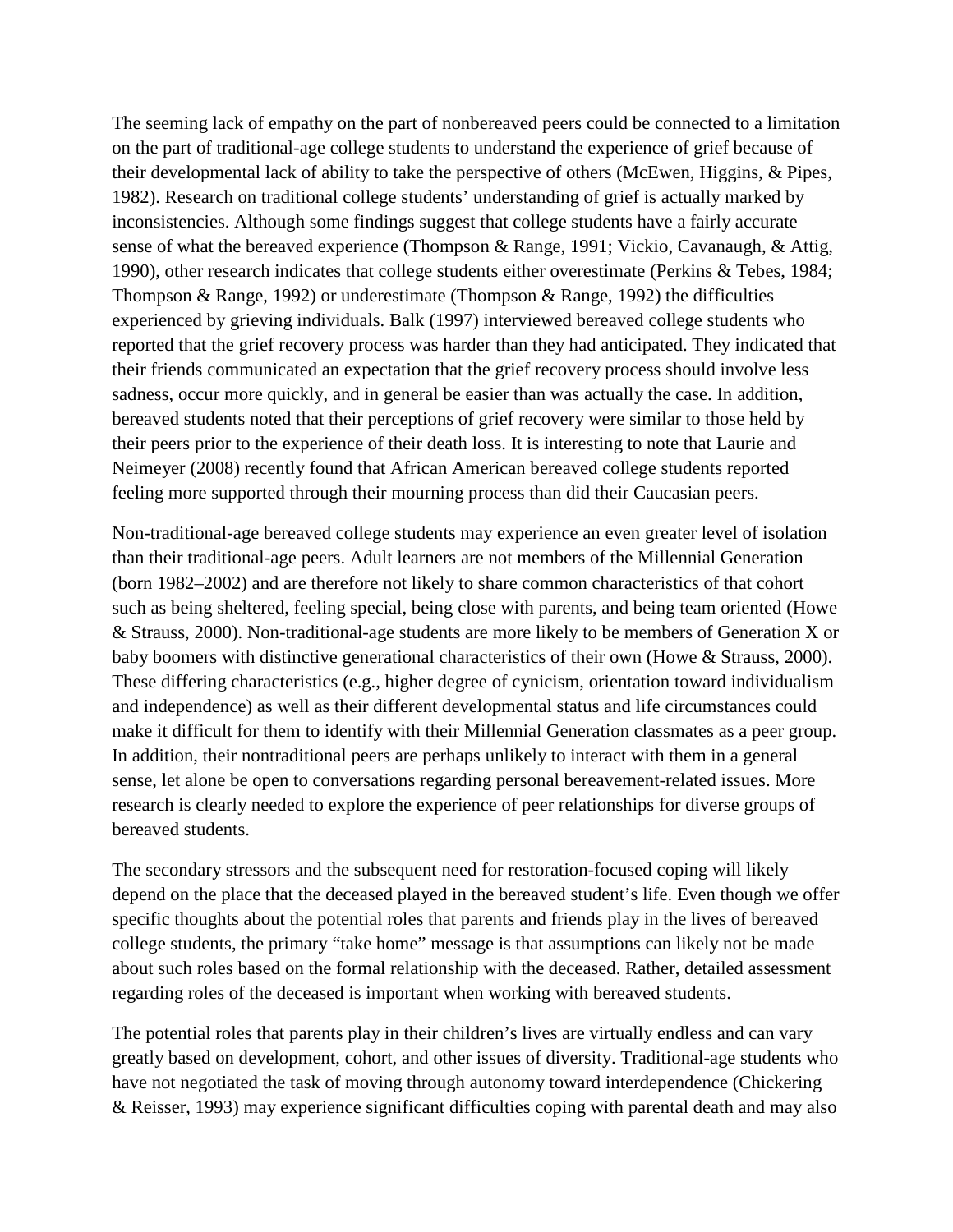experience developmental disruption in this vector. The aspects of instrumental independence and emotional independence may pose difficulties if they depended on the parent for assistance and support. Still lacking instrumental and emotional independence from parents, the traditionalage bereaved student may be at a loss for where to seek the practical assistance (e.g., financing college) and reassurance and approval formerly provided by the parent. The bereaved student may turn to the surviving parent, who is also grieving and will likely, therefore, not be able to fulfill the roles previously filled by the deceased parent. Students may express the feeling of losing both parents as one has died and the other may be lost in his or her grief. This sense of loss is particularly important because research suggests that family communication (including with parents) may be significantly related to how college students adjust to a death loss (Tyson-Rawson, 1996). In contrast to their traditional-age peers, nontraditional students are less like to have depended on parents to meet their daily needs and may have been more likely to have actually been in a caretaking role for their now deceased parent. Such students may struggle with the conflicting feelings of sadness at their loss and relief from the burdens of caretaking.

Cohort issues may heighten the difficulties experienced by traditional-age students when a parent dies. Given the particular closeness with parents that most of the Millennial Generation of college students express (Howe & Strauss, 2000), the death of a parent may involve the loss of a significant confidant. Furthermore, being a sheltered generation (Howe & Strauss, 2000) may make these students less well equipped to cope with loss. They may have been sheltered from opportunities to develop resilience as by definition resilience is connected with the notion of overcoming adversity (Wright & Masten, 2005). If these students are sheltered from the majority of life's difficulties, they may be less able to cope when struggles do arise.

Potential sex, socioeconomic, and cultural differences are important when considering the roles that parents play in their children's lives. For example, the developmental process of moving through autonomy toward interdependence may unfold differently for women than men (Huber, 2003), for underrepresented groups than for those from the majority culture (e.g., Neff, Brabeck, & Kearney, 2006), and for those from nonintact and low-income families than it does for those from intact and high income families (e.g., Carter, 2007). In addition, feeling the pull to return home following parent death may be particularly salient for first-generation college students (cf. Carter & Robinson, 2002) or for students from collectivistic cultures (cf. Sy & Romero, 2008).

The death of a friend will likely result in a distinct set of secondary- or restoration-oriented stressors, again depending on the roles that the deceased played in the life of the bereaved. As noted by scholars (Astin, 1993; Buoto et al., 2007), friends play critical roles in the lives of traditional-age college students. For example, if the friend who died was a roommate, then the daily life of the bereaved student may change completely. How will she cope with living alone or having to adjust to living with a new roommate? If the friend was his primary study partner, how will he adjust his routines to maintain his academic performance? If the friend was her primary emotional support, who will she turn to for support in her grief and during other subsequent difficult life experiences? Another important secondary stressor with the death of a peer may be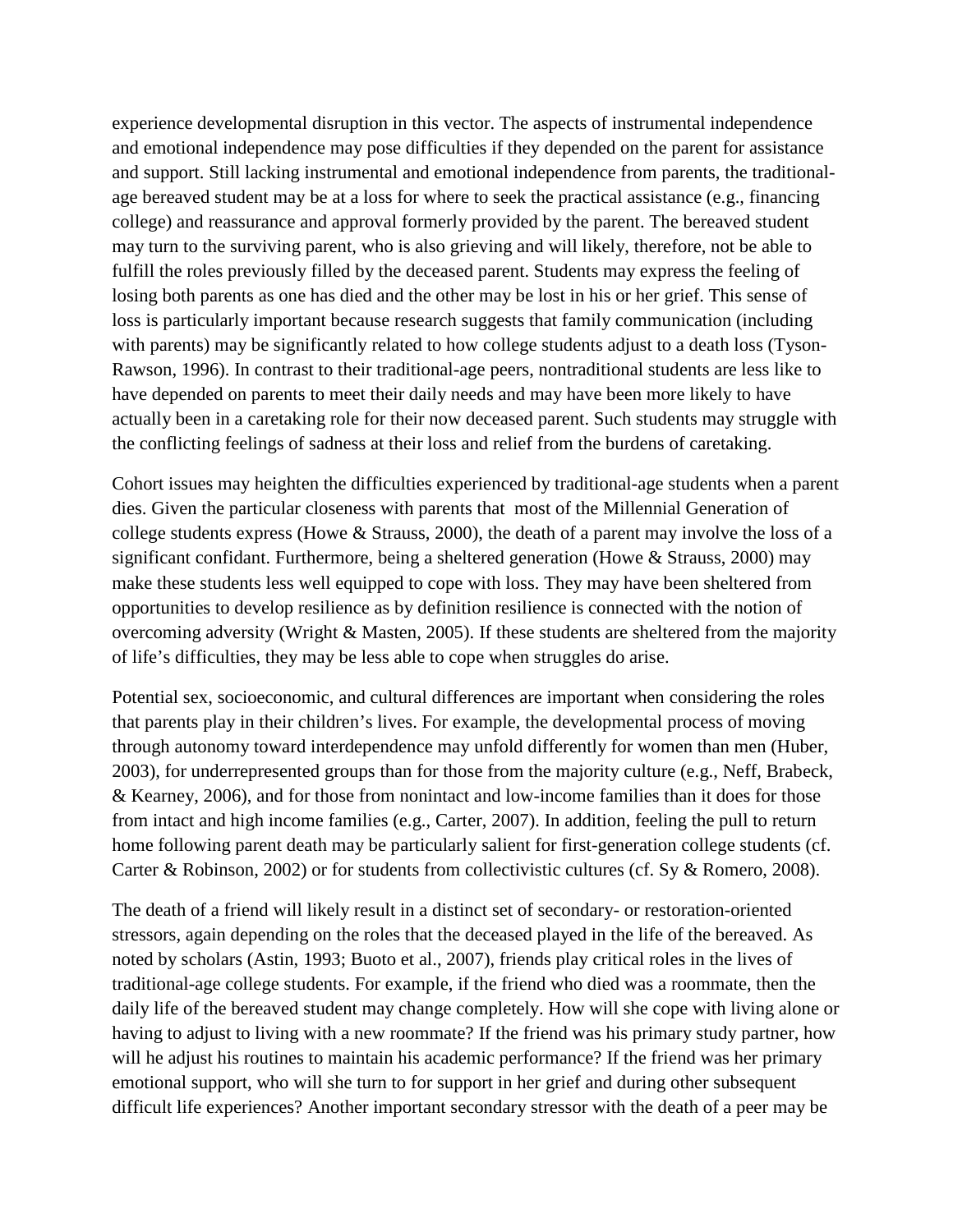a heightened sense of one's own mortality. Research suggests that bereaved traditional-age college students who have experienced the death of a friend are less likely to view themselves as invincible and death as a distant possibility (Sklar & Hartley, 1990).

The impact of friend, nonkin, or extended family deaths can vary greatly, and counseling psychologist will serve bereaved college students best if they are sensitive to the multiple levels of diversity that may come to play. Gay, lesbian, bisexual, and transgender students may experience unacknowledged grief following the death of someone who others perceive as a "friend" but who was actually a romantic partner. Foster children may experience significant grief following nonkin death losses (cf. Hines, Merdinger, & Wyatt, 2005), and research indicates that African American students exhibit higher grief intensity following the death of extended family members than do their Caucasian peers (Laurie & Neimeyer, 2008).

Oscillation. The process of oscillation between loss-oriented and restoration oriented coping is likely to vary based on developmental, contextual, and cohort-related factors. Traditional-age college students may be less developmentally open to the whole process of oscillation than their older, nontraditional peers. Students in a more dualistic phase of cognitive development (Perry, 1968) may focus solely either on loss or on restoration. They are likely to need concrete information (and perhaps even permission) about how moving back and forth between these types of coping is acceptable, possible, and likely more healthy for them. Bereaved students who are thinking dualistically may find the conflicting emotional responses they experience difficult to understand and accept. They may search for the authority who will tell them the correct way to grieve and to cope with loss. They might be vulnerable to feelings of guilt about grieving incorrectly, possibly based on the response they receive from the authority or the feedback they hear from peers that they need to "get over it" (Silverman, 1987), which could affect their feelings of competence (Chickering & Reisser, 1993). Perry (1968) described deflections from growth, that is, patterns in which students do not move forward as expected. The challenge of a significant death may trigger such a deflection, possibly "escape" (taking refuge in alienation) or "retreat" (moving from a more cognitively complex way of thinking back to dualism). Bereaved students might retreat from the more cognitively complex process of oscillation to being stuck in either restoration-oriented coping or loss-oriented coping.

Traditional-age students in the midst of learning to manage emotions (Chickering & Reisser, 1993) may also have difficulty identifying and accepting the intense and sometimes conflicting (Janowiak et al., 1995; Roy, 1986) emotional responses they feel, and they may experience difficulty finding appropriate ways to express and act on these feelings. For such students, it may, again, be more comfortable to retreat to restoration-oriented coping. In contrast, nontraditional-age students may be able to tolerate and process cognitive ambiguity and fully manage their emotions to the extent that they can oscillate more smoothly between the loss and restoration oriented coping. The greater number and variety of restoration-oriented coping tasks that may confront nontraditional students (e.g., funeral arrangements, parenting, employment, and school) may hinder their ability to be more loss focused. The college environment may also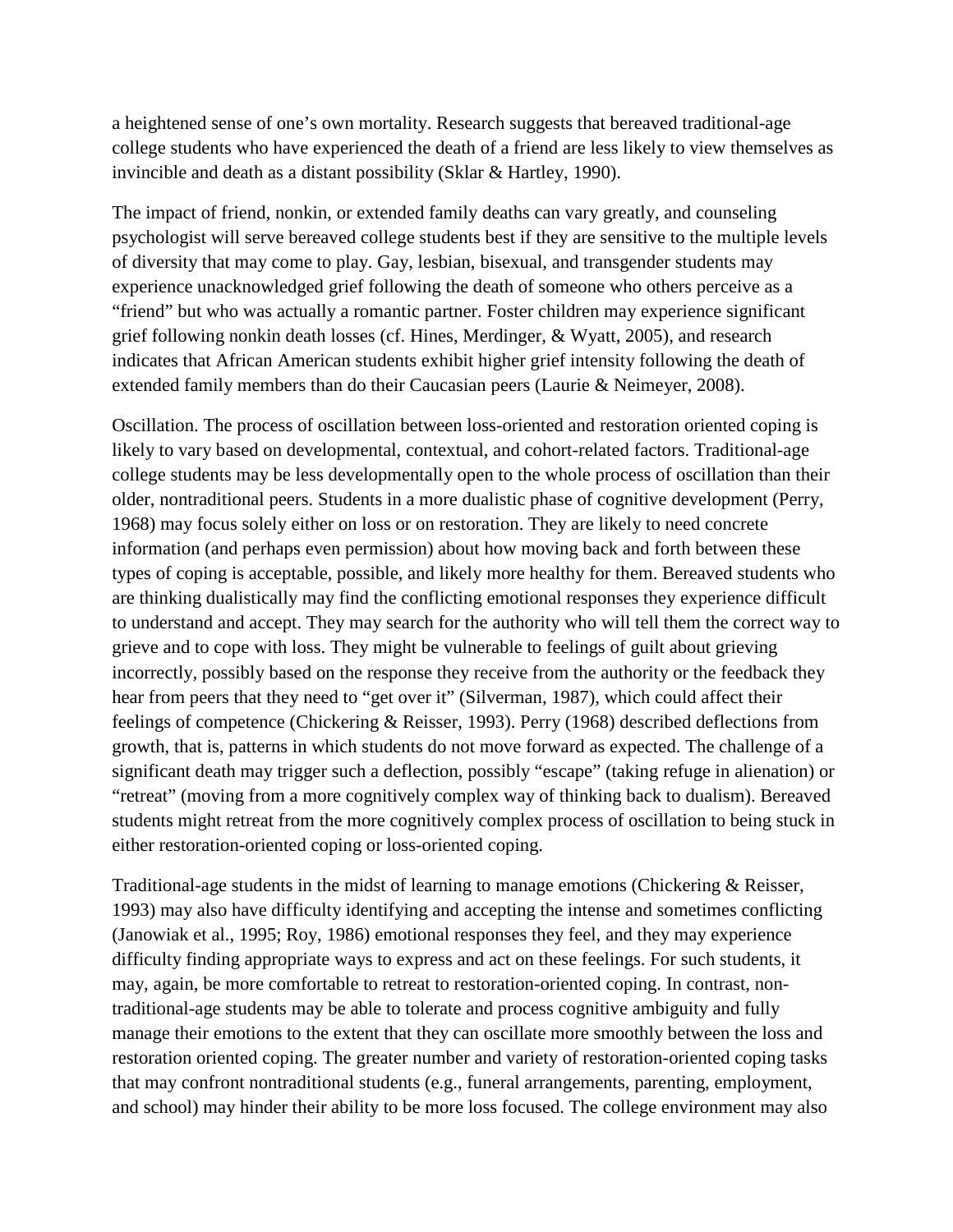affect students' ability to oscillate. On one hand, students may be more able to oscillate because they have more control (than may older adults) over their schedules. On the other hand, the college environment (as is society as a whole) is likely to emphasize restoration-focused coping over and above that of loss-oriented coping. It has been argued that U.S. society does not tend to tolerate extended periods of mourning (Walter, 2008), and campuses with their focus on productively and fun (Nathan, 2005) may mean that students tend to favor restoration coping as they concentrate on tasks (e.g., coursework) at which they can achieve.

Cohort issues may contribute to students' openness to or ability to engage in the process of oscillation. Both traditional-age college students who are part of the Millennial Generation and their nontraditional, Generation X peers may, again, be prone to a tendency toward restorationrather than loss-oriented coping, although for different reasons. With their orientation toward achievement, traditional-age college students may instinctively turn their attention to their academics and may need guidance and permission from counseling psychologists to experience the loss aspects of their grief reactions and to be open to the idiosyncratic and unfolding process of their mourning. Non-traditional-age Generation X students with their pragmatic worldview also may be inclined to focus on tasks and may need to be convinced of the benefits of lossoriented coping and may need to find more practical or concrete expressions of their grief (e.g., activism in organizations such as the American Cancer Society).

## Meaning Reconstruction and College Students

The process of meaning making following significant death loss has received considerable attention within the field of thanatology (e.g., Attig, 1996; Nadeau, 1998; Neimeyer, 2001a). At a basic level, the experience of a death disrupts the previously unexamined assumptions that people have about how the world works and who they are as people. Bereaved individuals are, therefore, faced with the task of "relearning" and "reauthoring" their understanding of how the world works, their personal identity, and their life narrative.

Neimeyer (2001a) has argued that meaning reconstruction is, in fact, the central process of mourning and is a dynamic process with multiple facets (Neimeyer, 2000). He cautions against a view of "meaning" as a purely conscious, cognitive, and intellectual concept and advocates for a deeper understanding of meaning making as a "predominately tacit, passionate process that unfolds in a social field" (p. 552). Neimeyer (2000, 2001c) has offered important emphases for clinicians to consider as they conceptualize and work to assist bereaved individuals through the process of meaning reconstruction. These emphases include finding or creating meaning in the life and identity of the bereaved as well as in the death of the loved one, acknowledging the process in addition to the contents associated with finding meaning, highlighting the idiosyncratic nature of meaning reconstruction, recognizing the interpersonal and cultural contexts within which people find meaning, and closely attending to the tacit and often inexpressible meanings of loss.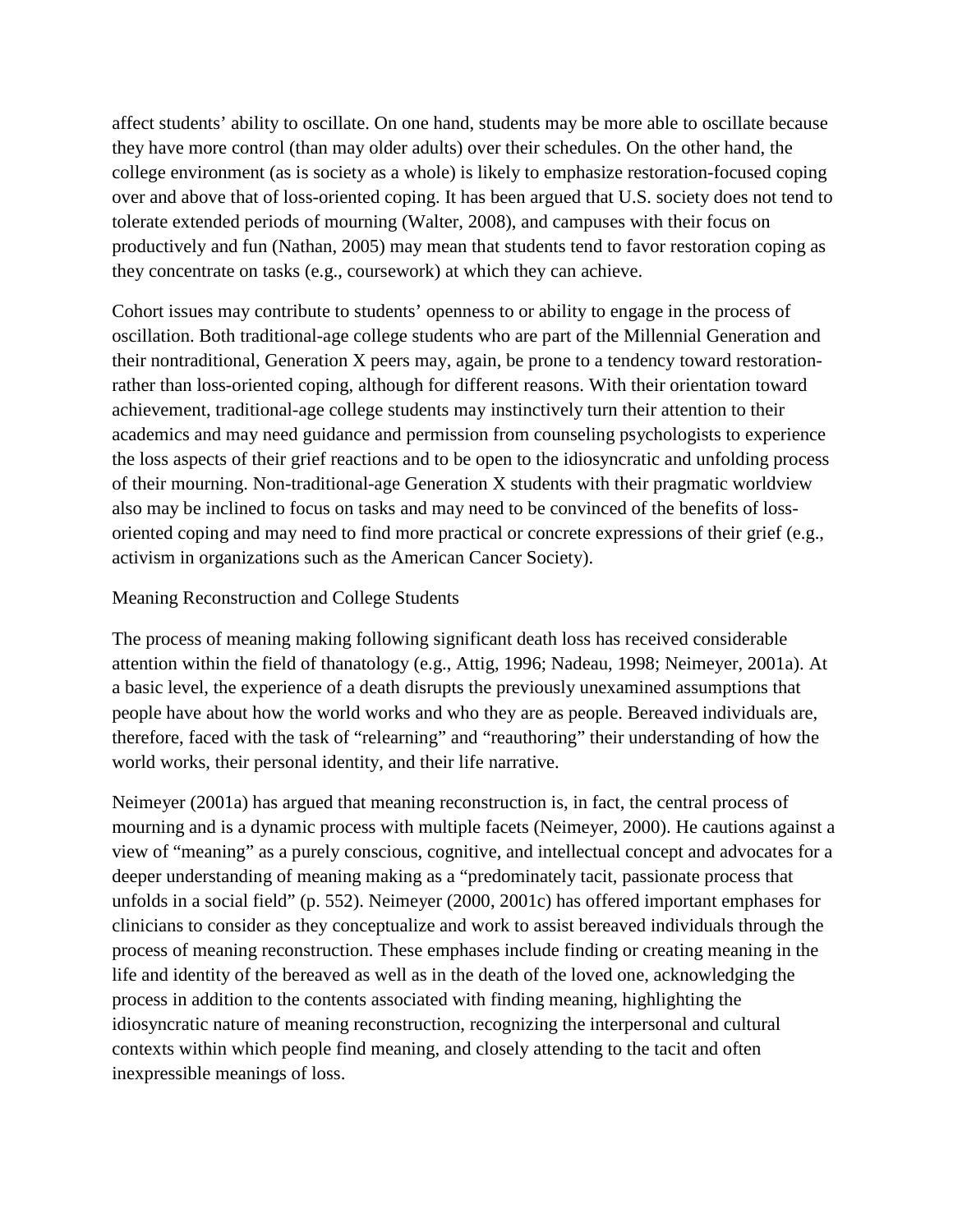Neimeyer and Anderson (2002) offered a framework for understanding the process of meaning reconstruction organized around three core dimensions: sense making, benefit finding, and identity reconstruction. They described sense making as the ability to find some kind of explanation for the death. Even though they acknowledge that making sense of the death is an ongoing process, Neimeyer and Anderson consider sense making to be particularly important early in the grief process. Benefit finding, the second core dimension, also is supported by research (e.g., Davis, Nolen-Hoeksema, & Larson, 1998). Individuals who are able to identify personal, philosophical, and/or spiritual benefits associated with bereavement seem to adjust better. The final dimension offered by Neimeyer and Anderson is identity reconstruction. Consistent with many other scholars, they posit that the death of a central person requires bereaved individuals to reorganize their sense of self and reauthor the story of their lives.

The meaning reconstruction approach to conceptualizing the grieving process appears to fit well when considering the experience of bereaved college students. As emphasized by Tyson-Rawson (1996),

Because of the psychosocial tasks facing the late adolescent college student during this phase of the life cycle, the need to integrate the loss into the internal world may be particularly relevant. In the case of the bereaved college student, the pressures to separate from the nuclear family and form new intimate, peer relationships—issues to which attachment and loss are salient—continue to exert influences during the grieving process. (p. 128)

The following sections integrate the core dimensions of sense making, benefit finding, and identity reconstruction with relevant research and the developmental and contextual issues faced by bereaved college students. Again, we offer examples, not an exhaustive discussion of every possible point of intersection.

Sense making. Research indicates that sense making is a significant aspect of the grieving process for bereaved college students. Schwartzberg and Janoff-Bulman (1991) found that 90% of their parentally bereaved college student sample described asking themselves "Why him/her?" (in reference to the parent who died) at some time during their grief. In all, 50% indicated that they had never been able to reach a satisfactory answer to the question, whereas 50% indicated that they had found answers to those kinds of questions. The ability to find meaning in their death loss was negatively related to grief intensity. Tyson-Rawson (1996) found that parentally bereaved college women who described coming to terms with the death, in the sense of its having meaning, exhibited an increased ability to function effectively and a greater sense of acceptance of the loss as part of their life histories when compared to those who did not describe such a sense of meaning. Michael and Snyder (2005) found that finding meaning in the death was negatively associated with rumination and positively associated with well-being for bereaved college students. This finding was particularly strong for those within the 1st year of the death loss in comparison to those who were bereaved 13 or more months.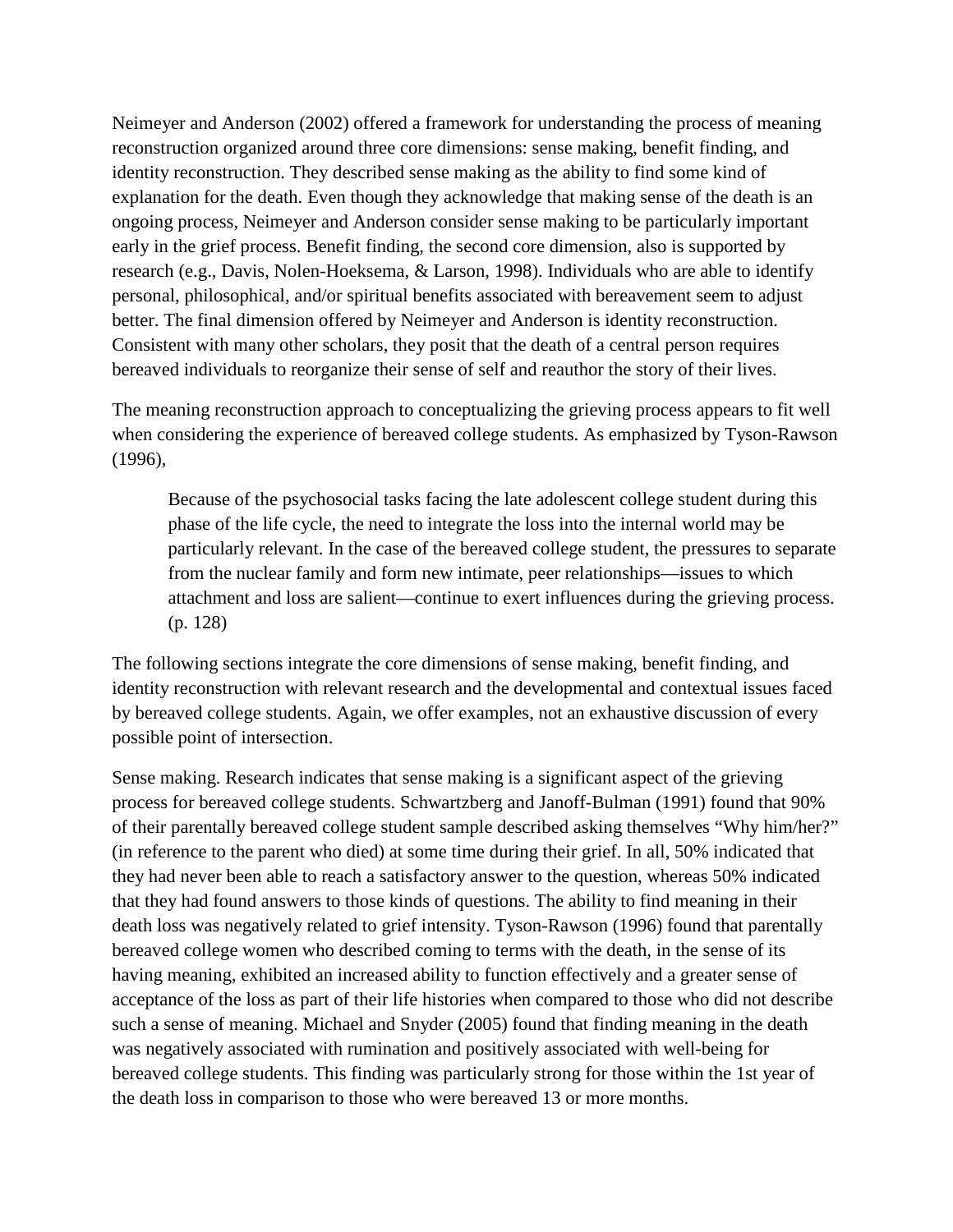Research (Currier, Holland, & Neimeyer, 2006; Holland, Currier, & Neimeyer, 2006) suggests that the process of making sense of the death may be an important coping strategy for bereaved college students. More specifically, Holland et al. (2006) found that sense making (i.e., single item rated on a 4-point scale—"How much sense would you say you have made of the loss?") was a significant and meaningful predictor of grief reactions (i.e., preoccupation with thoughts of the deceased, hallucinations, etc.). The power of sense making in predicting grief for college students also appeared to remain stable even when those students who experienced sudden death losses were studied separately (Currier et al., 2006). In contrast, the extent to which students could identify benefits (i.e., single item rated on a 5-point scale—"Despite the loss, have you been able to find any benefit from your experience of the loss?") was not associated with grief intensity.

How college students make sense of a death loss may be influenced by their developmental phase. Although Neimeyer (2001a) has cautioned against viewing meaning making as a purely cognitive process, the ability of bereaved students to engage in productive sense making will likely be influenced by their level of cognitive development. Because sense making is a highly individual and unique process, it may be difficult for college students who are oriented toward external authorities for knowledge (Perry, 1968) to engage in sense making. Those thinking dualistically will seek right answers from authorities; those thinking at somewhat more advanced levels will turn to authorities for the right process. If bereaved students receive some kind of answer to "Why?" from some authority (e.g., a religious leader), they may not be inclined to search further, accepting the answer they have received as

right. Students thinking multiplistically will struggle with issues related to

"fairness" as they attempt to make sense of the death, particularly if the death

was sudden, unexpected, or of a young person. Students thinking relativistically

will tend not to look to authorities for answers but will attempt to bring

critical thinking skills to their attempts to make meaning. They may struggle,

therefore, with how to evaluate the "adequacy" of their possible meanings.

Sense making also may be closely connected to the development of the concept of purpose of life (Chickering & Reisser, 1993) in a general sense. Although the vector of developing purpose is typically thought of as focusing on career development, the vector actually involves the creation of plans that balance vocational interests, avocational interests, and family and lifestyle commitments and concerns (Chickering & Reisser, 1993). According to Chickering and Reisser (1993), purpose becomes a developmental focus in the junior and senior years of college; therefore, sense making may be more difficult for younger college students. Research suggests that bereaved individuals who exhibit high general purpose in life, when compared to their peers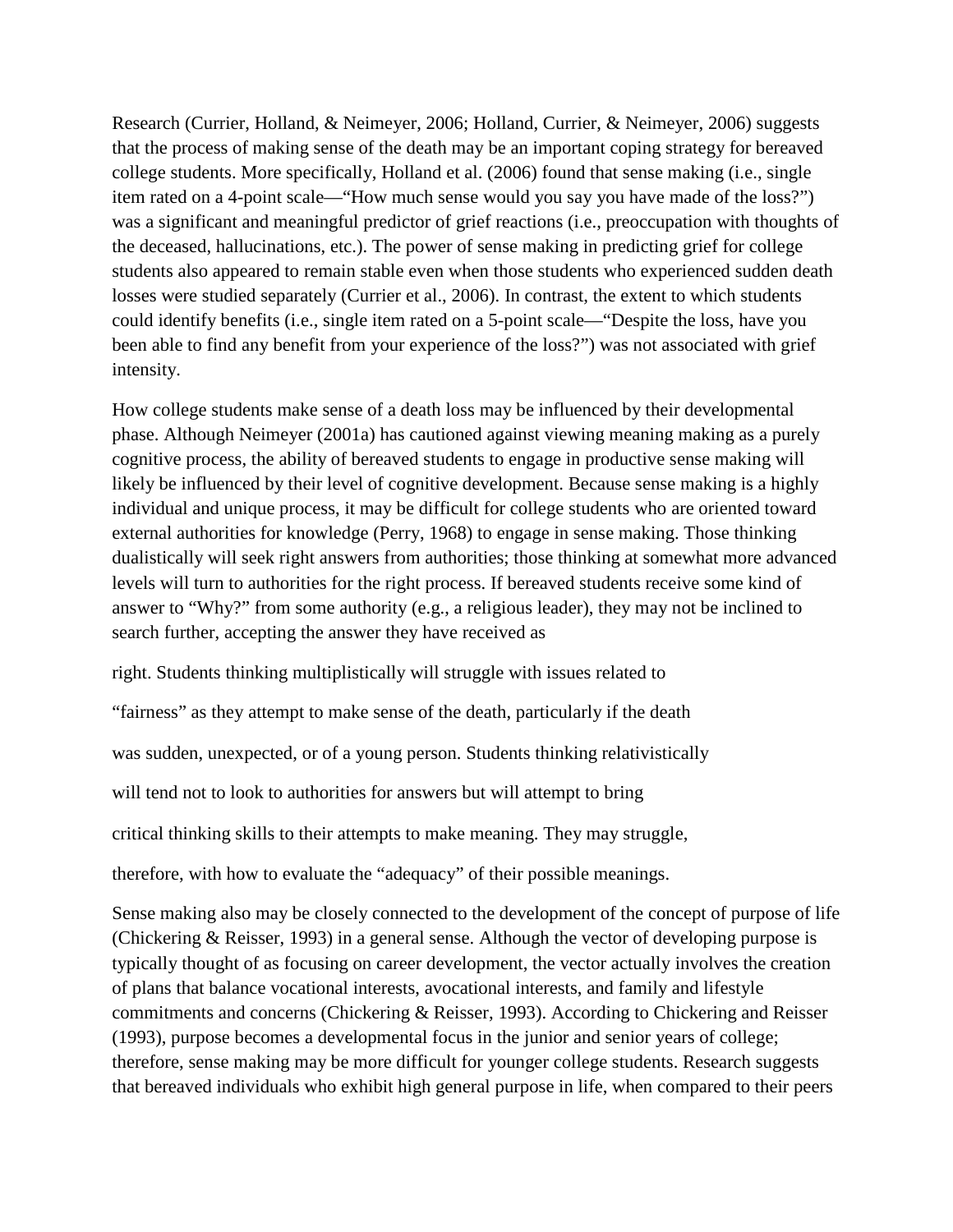with lower purpose in life, report fewer avoidant and intrusive symptoms (Edmonds & Hooker, 1992), a lower level of grief intensity (Schwartzberg & Janoff-Bulman, 1991), and less bereavement-related anger (Pfost, Stevens, & Wessels, 1989). The death of a close family member or of a partner may complicate development along this vector as a student may struggle to accommodate new and unanticipated family commitments following the death of a parent, for instance, or the need to remake plans that included the now deceased partner. In the aftermath of a significant death loss, students could reconsider their chosen paths, committing to a major field of study because of a perception that that is what the deceased would have wanted or abandoning a path they were pursuing that seems irrelevant now that the person to whom it was important has died.

Unfortunately, the college environment may not be conducive to sense making, and today's cohort of pressured college students (Howe & Strauss, 2000) may not be naturally inclined toward sense making. The college campus is a busy place, and students frequently report that they are stressed out or overwhelmed (American College Health Association, 2008). Immersion in the busy environment of classes, work, and extracurricular activities may provide little time or opportunity for the reflection necessary to engage in sense making.

Benefit finding. Research is mixed with regard to the importance of benefit finding (identifying personal, philosophical, or spiritual benefits associated with the bereavement; Neimeyer & Anderson, 2002) in the mourning process of bereaved college students. Investigations with primarily traditional-age bereaved college students have indicated benefits offered by students such as positive reprioritization of what is considered important, deeper appreciation of life, and a growing awareness of the true nature of grief (Balk, 1997; Edmonds & Hooker, 1992; Oltjenbruns, 1991; Schwartzberg & Janoff- Bulman, 1991). In addition, research suggests that many bereaved students report shifts in their religious beliefs in connection with a death loss (Schwartzberg & Janoff-Bulman, 1991). Neimeyer and Anderson (2002) argue that their ongoing clinical and empirical work suggests that a significantly lower number of bereaved college students, when compared to bereaved older adults, are able to find even one spiritual, existential, and/or personal benefit following a death loss experience.

Whether or not bereaved college students seek to find or perceive benefits associated with their death loss may be influenced by developmental and timing issues. The concept of benefit finding may be particularly difficult for students thinking dualistically (Perry, 1968) because it may seem counterintuitive that anything good could come out of a clearly bad event such as a death. Similarly, students thinking multiplistically may struggle with the fairness of deriving benefit from death. Neimeyer and Anderson's (2002) observation that college students may be limited in their ability to find benefit could be partially explained by research findings (e.g., Love & Guthrie, 1999) that suggest that few traditional-age students reach the more advanced levels (e.g., relativistic) of cognitive development in Perry's scheme prior to graduation. Students' progress in the development of integrity (Chickering & Reisser, 1993) may be one important developmental factor related to benefit finding. In their presentation of the vector of developing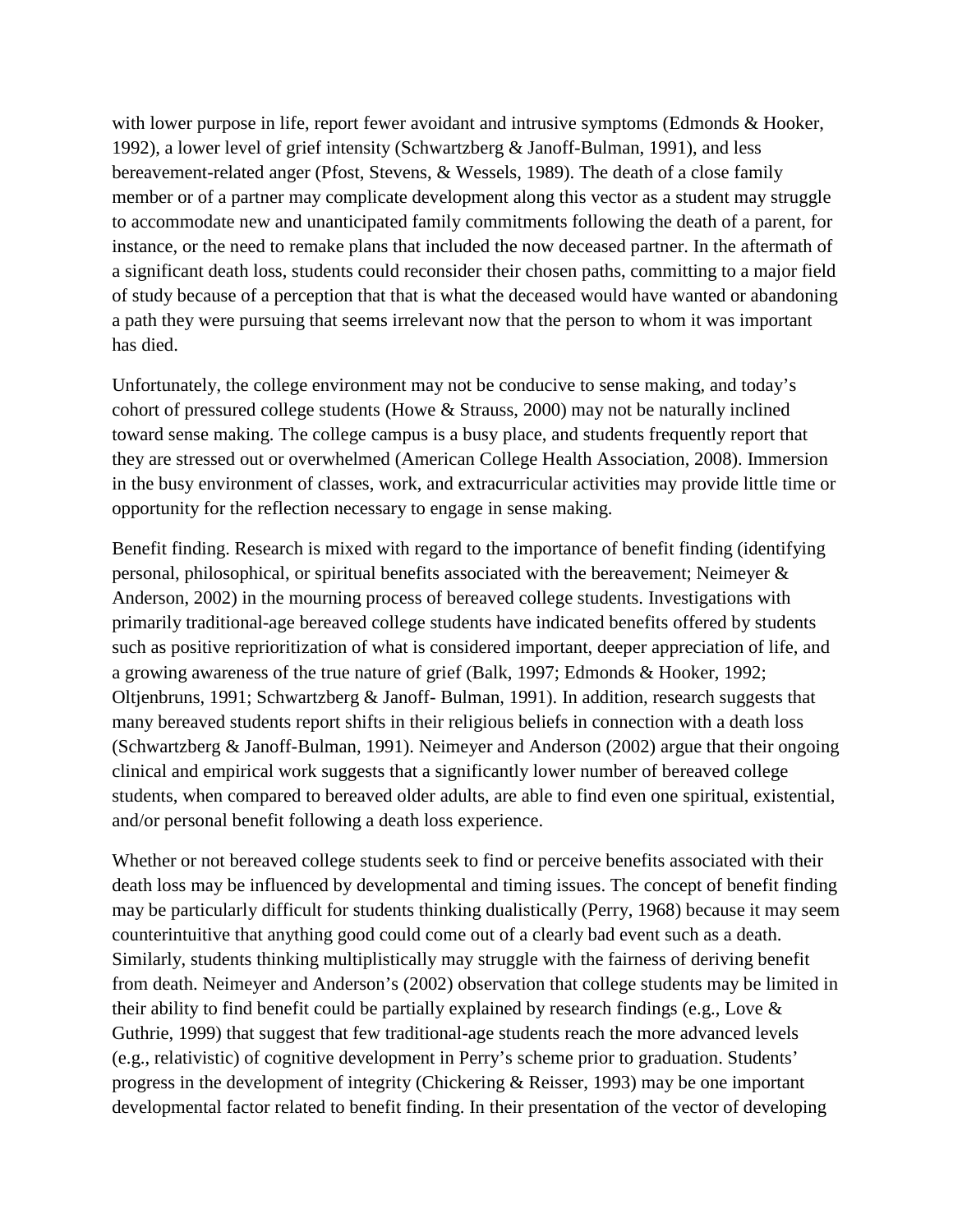integrity, Chickering and Reisser (1993) describe the movement from a rigid application of moral principles to a more nuanced value system, the adoption of a personal set of values, and a progression toward bringing one's actions in line with one's espoused values.

Michael and Snyder (2005) found that finding benefit in the death was positively associated with well-being for more recently bereaved students and negatively associated with well-being for those bereaved for a longer period. They argued that sense making may be a more finite process than benefit finding such that finding one benefit does not imply the process is over. They suggested that benefit finding may be more beneficial in the earlier rather than later phases of the grieving process.

Identity reconstruction. Despite the fact that identity development is clearly a key task for traditional-age college students, little research is currently available that offers insights into how the process of identity development may influence or be influenced by the process of bereavement for this population. Schultz (2007) qualitatively studied the grief experience of six bereaved women college students who had experienced the deaths of their mothers sometime earlier in their lives. She found that these women reported identity-related effects in the areas of "relatedness" (p. 28) to others and in the integration of the loss into their sense of self.

The meaning making necessary for optimal coping with a death loss may be difficult for traditional-age bereaved college students because they are in the midst of the identity formation process and live in a primarily task-focused environment. Identity reconstruction seems particularly challenging for individuals whose identities are still "under construction" (Chickering & Reisser, 1993). Because each of the first four vectors is seen as a necessary precursor to the vector of establishing identity, difficulties in achieving these vectors because of bereavement may result in difficulties in establishing identity. Students who have doubts about their competency, difficulties expressing or managing emotions, difficulties acting autonomously, and/or difficulties forming relationships with others are likely to experience difficulties in figuring out who they are and who they want to be in the world. How can those who have not yet established identity manage to reconstruct their sense of self? At a basic level, the experience of a death loss may disrupt the previously unexamined assumptions that individuals have about how the world works and who they are as people. Bereaved college students also live in an environment that may provide little room for introspection and may experience intrapersonal and interpersonal shifts that raise questions about their basic sense of self (e.g., "I am an extroverted person; why don't I feel like being around people right now?").

Neimeyer (1999, 2000) argues that human beings are inveterate meaning makers and that the meanings people make are necessarily anchored in their culture. In fact, he has argued the meaning-making perspective on mourning recognizes the sociologically important concepts of ritual, local culture, and the discourse that partially defines each social system. Empirical studies with adults also support the applicability of the meaning reconstruction framework to the grief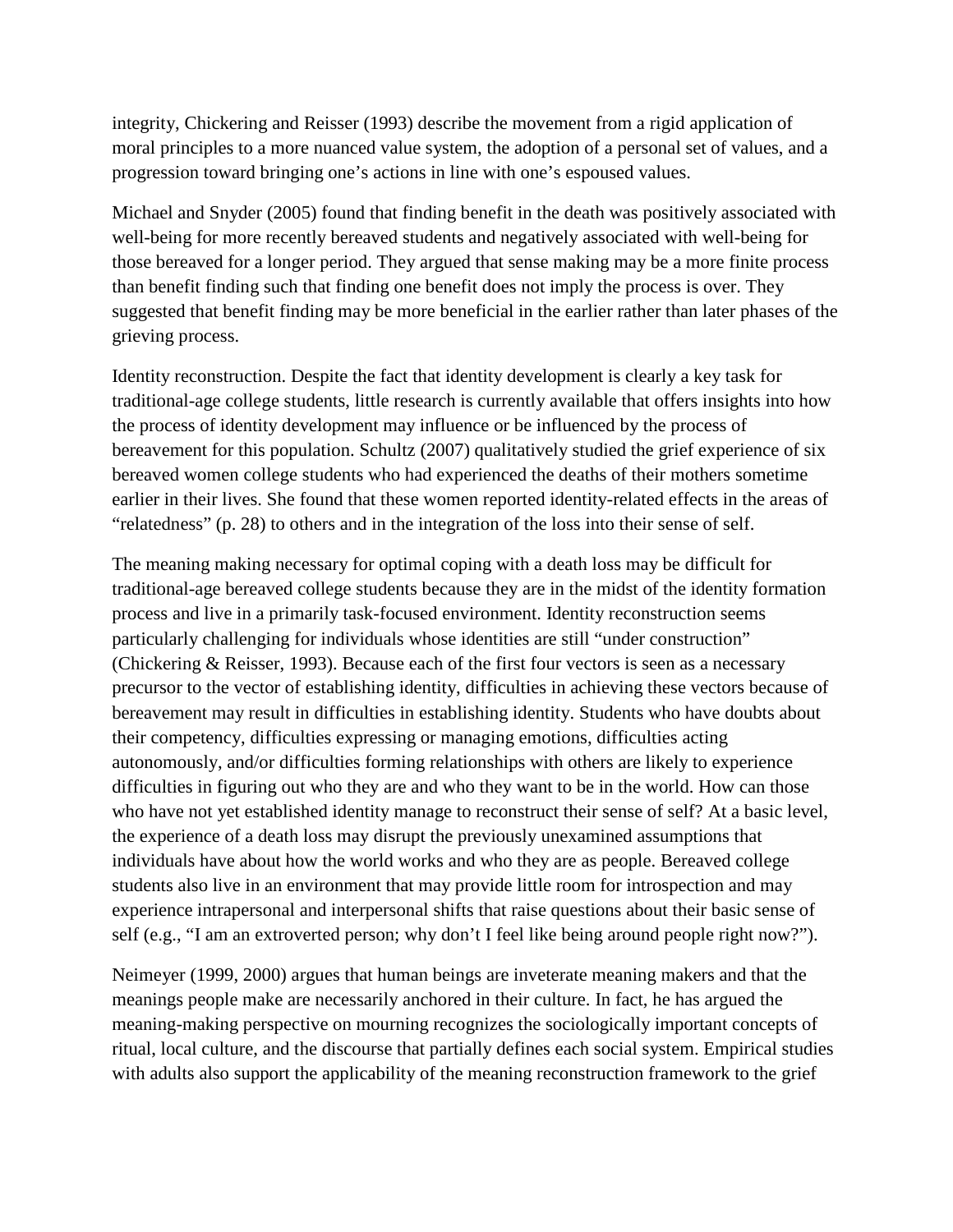experience of diverse groups. For example, Rosenblatt and Wallace (2005) found that meaning making was a significant component of the mourning process of African Americans.

With regard to thanatological scholarship in general, future research is needed that not only focuses on the use of more diverse samples but also incorporates a general openness to cultural epistemology. Rosenblatt (2008) has emphasized the need for a research agenda that considers cross-cultural information and perspectives at a higher order level. He argues that it is not enough to be sensitive to the potential risks of ethnocentrism in the use of restricted samples or the interpretation of findings but rather that investigations must also be free of the idea "that all cultures and all humans can be understood on the basis of principles, concepts, categories, and processes that make sense in English and a few European languages" (p. 219). As Rosenblatt so succinctly stated, "The reality is that with a genuinely open perspective on culture, everything is open to question—what is grief, what are standards for human and family-functioning, what is 'normal,' and how it is we know what we know" (p. 219).

Counseling psychologists working with bereaved students will serve those students best when they consider issues of diversity in connection with the process of meaning making. For example, nontraditional college students who experience parental death may particularly struggle with sense making if both parents are now dead. More specifically, they must now make sense of the world and revise their own identity now that there is no generation between themselves and death (Goldstein, 2005). In addition, they may struggle with feelings of perceived benefit and relief if they were the primary caretaker for an aging parent who has now died. An international student separated from her family of origin may struggle with sense making if she was not able to be present and help care for her grandmother while she was dying. A gay student may battle with guilt when he experiences relief following the death of an older sibling who terminated all contact with him because of his sexual orientation. In addition, a student majoring in art may describe losing her identity when her maternal grandmother, her mentor and the only other artistic person in her family of engineers, dies suddenly.

## Integrated Illustration

We offer here one example, out of countless possibilities, of how the bereavement theories and the unique developmental, cohort, and contextual factors faced by grieving college students may interact. Notice how each of these elements interacts with all of the other elements to contribute to the complexity of this admittedly oversimplified example. A 19-year-old female college student experiences the death of her 16-year-old brother as a result of a car accident. As she returns to campus, following the funeral, she finds that she is overwhelmed by thoughts and feelings related to her brother's death (managing emotions) and is working on a memorial Facebook page (loss-oriented coping; sense making; technology adept cohort). However, she is struggling with the unfairness of her brother's death (cognitive multiplicity) and with not knowing who she is without him in her life (identity reconstruction). She feels compelled by those on campus (context) to function as usual (restoration-oriented coping) and by her advisor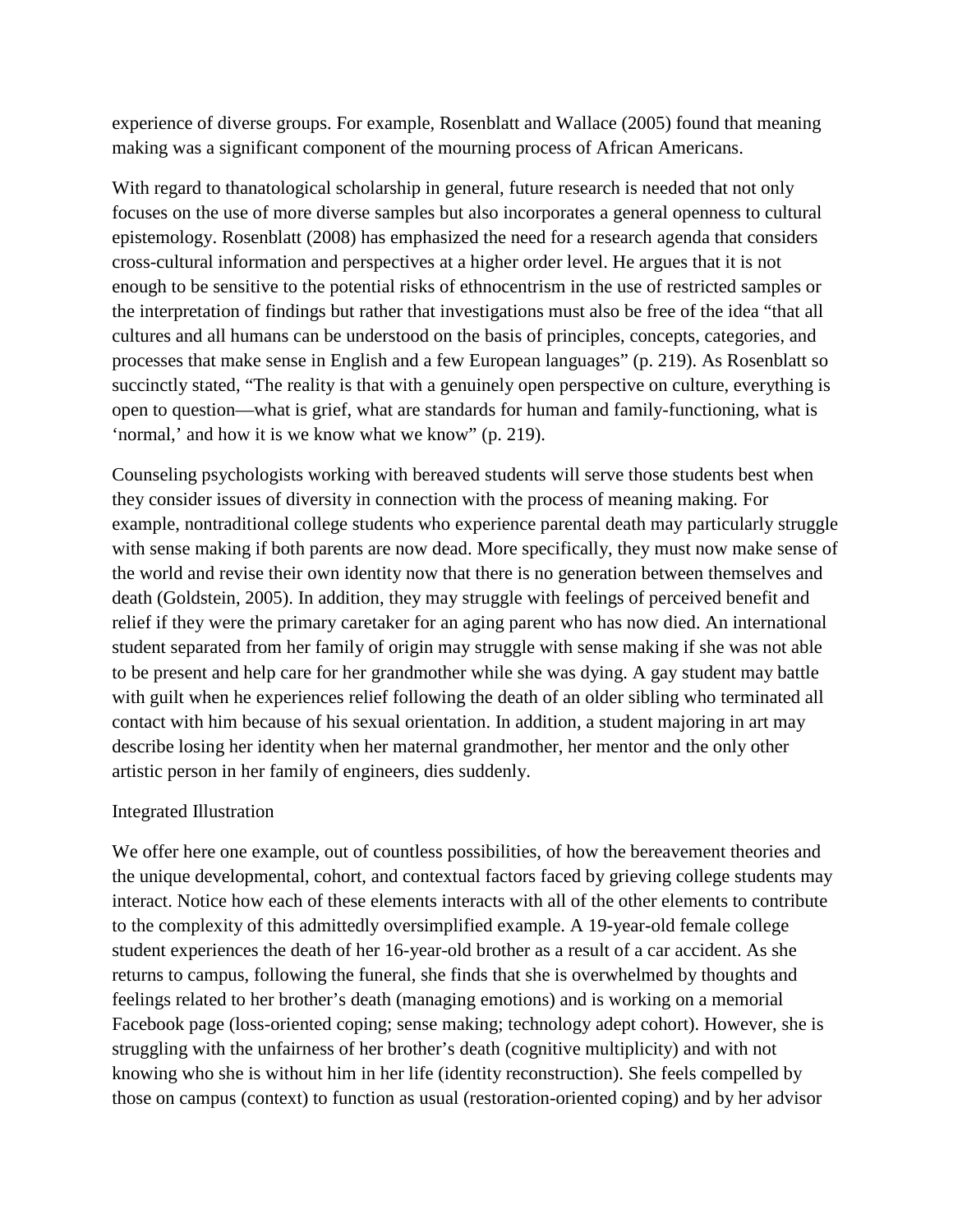(context) to focus on her academics (restoration-oriented coping; context). The student herself has become quite concerned about her ability to complete the semester and stay on track for graduation (pressured and achieving cohort; developing competence). Her parents have requested that she transfer to a college in her hometown as the loss of one child has heightened their concerns for their surviving child (sheltered cohort; moving through autonomy toward interdependence).

A change in the demographic characteristics of the student or in the particulars of the death situation would alter the application of any one component as well as the interplay among components. Consider the following questions, for example: What if the brother had been drinking? What if the death had been a homicide rather than accident? What if the bereaved student was African American? What if the bereaved student was male? What if this was an international, non-Christian student and the brother died in the country of origin? We argue that working with bereaved college students requires vigilance to all aspects of the person in her environment and the dynamic relationship among these aspects with each other and with theory.

## Recommendations for Administrators,

## Clinicians, Educators, and Researchers

In this section we provide recommendations for counseling psychologists to consider in their professional work with bereaved college students. As counseling psychologists play a number of roles on college and university campuses, our recommendations are divided into four categories: administrative, clinical, training, and empirical. Walter (2008) contends that there is a societal pull to inhibit grief, and we believe counseling psychologists have an opportunity to provide acknowledgement and recognition that others, particularly on a college campus, may not be offering. We argue that the task is actually quite straightforward. Corazzini and May's (1985) suggestion, made 25 years ago, that bereaved students need support, empathy, and opportunities to reminisce is consistent with recent research on what bereaved college students perceive as supportive (Rack, Burleson, Bodie, Holmstrom, & Servaty-Seib, 2008). Based on his many years in academia (as both a clinician and administrator), Wrenn (1999) proposed that bereaved college students "especially want to know that they are dealing with things normally and well and that they did what they could, knowing what they knew at the time of the death" (p. 134).

## Administrative

• Determine if policies (e.g., bereavement leave, course or semester withdrawal options) are in place to assist bereaved students.

• If yes, review current policies to determine if they are aligned with the material presented here. For example, are students allowed the opportunity to make up work following a bereavementrelated absence?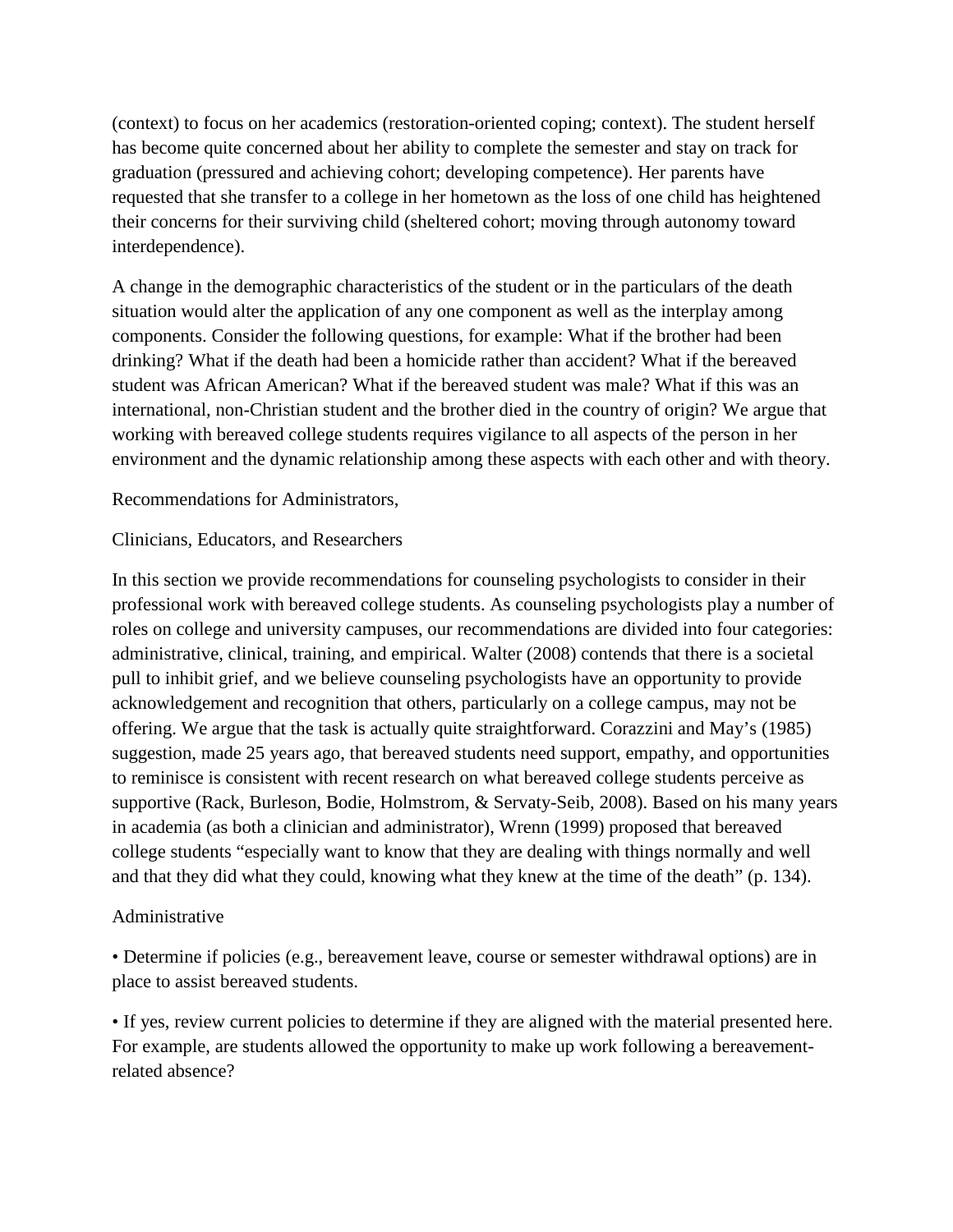• If no, be an advocate for such policies. Colleges and universities rarely have bereavement leave policies for students, even though such policies are commonplace for faculty and staff.

• Ensure that such policies are responsive to the range of bereavement practices of the members of today's diverse student population.

• Promote the idea of an annual memorial service for the families and friends of students who have died (see Hamilton, 2008, for further information).

• Determine an identifiable place on campus where bereaved students can go to seek support (Balk, 2001). This could be the counseling center, or it could be offices such as the office of the dean of students or the student wellness office or—particularly on religiously affiliated campuses—campus ministries.

• Facilitate establishment of support programs for bereaved students such as those offered through the National Alliance of Ailing Mothers and Fathers (AMF) Support Network. AMF is akin to other grassroots efforts (e.g., Compassionate Friends), as it was initiated by a committed group of bereaved college students.

## Clinical

• Make a thorough loss assessment a routine part of intake interviews. Both death and nondeath losses (e.g., parental divorce) are important to understanding the experience of college students who present for counseling.

• Make a thorough assessment of the roles that the deceased played in the bereaved student's life (e.g., a grandparent could have been his/her primary caregiver).

• Be aware that the unique quality of the relationship (e.g., supportive, ambivalent, conflictual) with the deceased affects the grief experience of bereaved college students.

• Remain mindful of the distinction between general college student adjustment and the construct of grief. Bereaved students may operate well on a daily basis, but they may be experiencing significant grief that affects their intrapersonal functioning (Cousins, 2008).

• Become familiar with how developmental issues interact with grief and mourning for college students.

• Become familiar with current bereavement-related theories and avoid using stage or phase theories in conceptualizing grief and the mourning process.

• Be aware that the generally believed need for the bereaved to "say goodbye" or break ties with the deceased is, in fact, a myth (Wortman & Silver, 2001).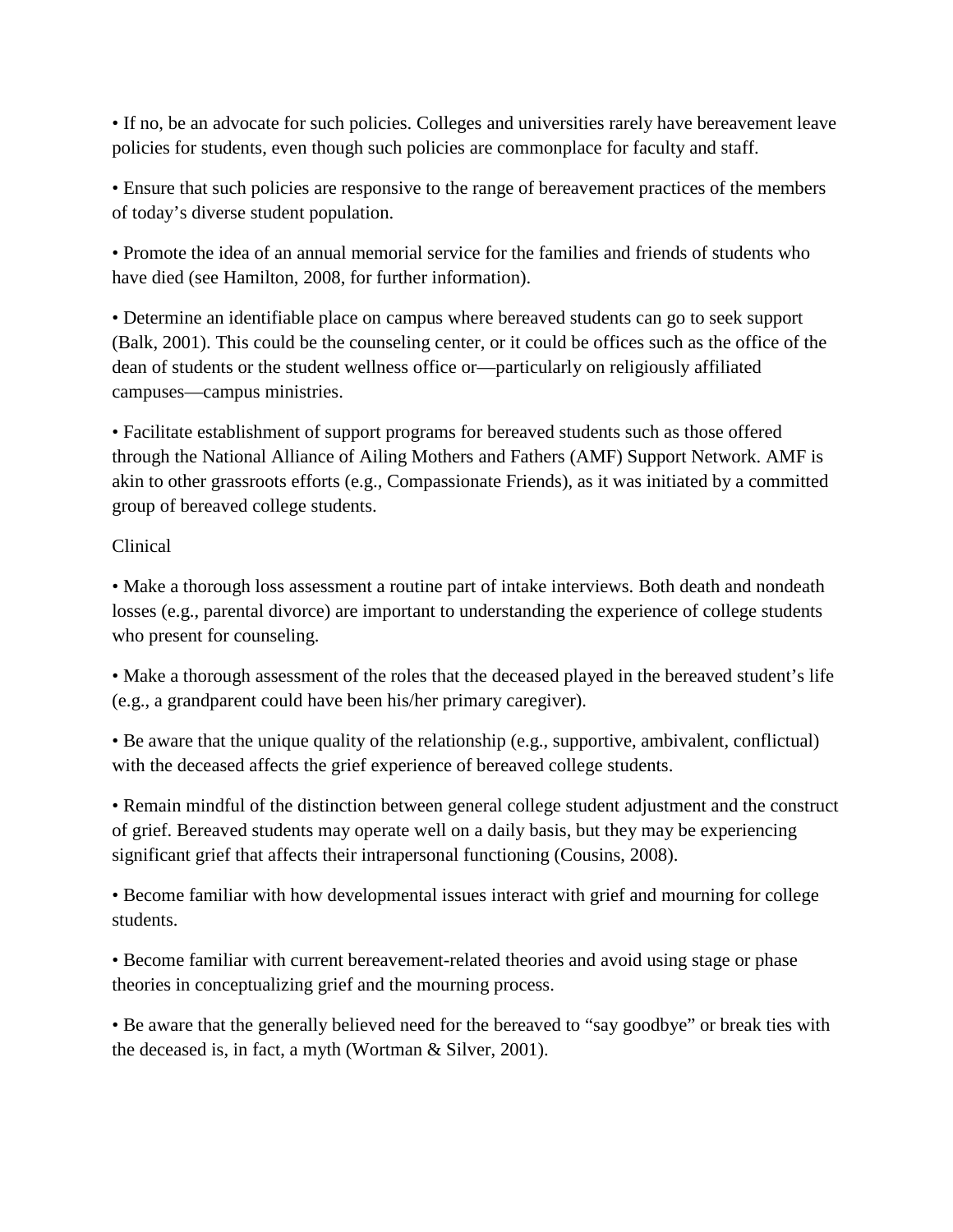• Educate students about the "grey" involved in the mourning process; mourning is not linear but rather an unfolding and idiosyncratic process.

• Educate bereaved students about the unique person–environment challenges they face as grievers in a college setting.

• Carefully consider the unique ethical concerns that may arise when treating bereaved college students. For example, the dual roles that often exist on college campuses (e.g., the counselor who also teaches) can challenge the concerns that bereaved college students have regarding confidentiality (Balk, Tyson-Rawson, & Colletti-Wetzel, 1993).

• Engage in interventions that are perceived as most helpful by bereaved college students including expressing care and concern and providing opportunities to talk about emotions and reminisce about the person who died. Avoid those perceived as not helpful including advice giving, minimizing feelings, and encouraging avoidance strategies (Rack et al., 2008).

• Offer psychoeducational programs on grief through residence halls, Greek organizations, academic courses, and/or offices that oversee student activities and groups (Vickio, 2008).

## **Training**

• Include content on bereavement-related theories and college student development theory as a standard part of program curriculum. This content should include information on diversity within each of these arenas of scholarship.

• Provide opportunities for students to apply theory in their clinical work.

• Encourage faculty and students alike to engage in continuing education regarding grief and mourning through organizations such as the Association for Death Education and Counseling (www.adec.org).

## Empirical

• Increase the empirical attention currently directed toward thanatological issues and, more specifically, to the experiences of bereaved college students.

• Determine what factors affect how bereaved college students define their need for help and what influences their decision to seek or not seek counseling services.

• Establish what types of interventions (e.g., individual, group, psychoeducational) are most effective in meeting the specific needs of bereaved college students.

• Examine how the grief reactions and mourning process of bereaved college students may differ from the experiences of older adults.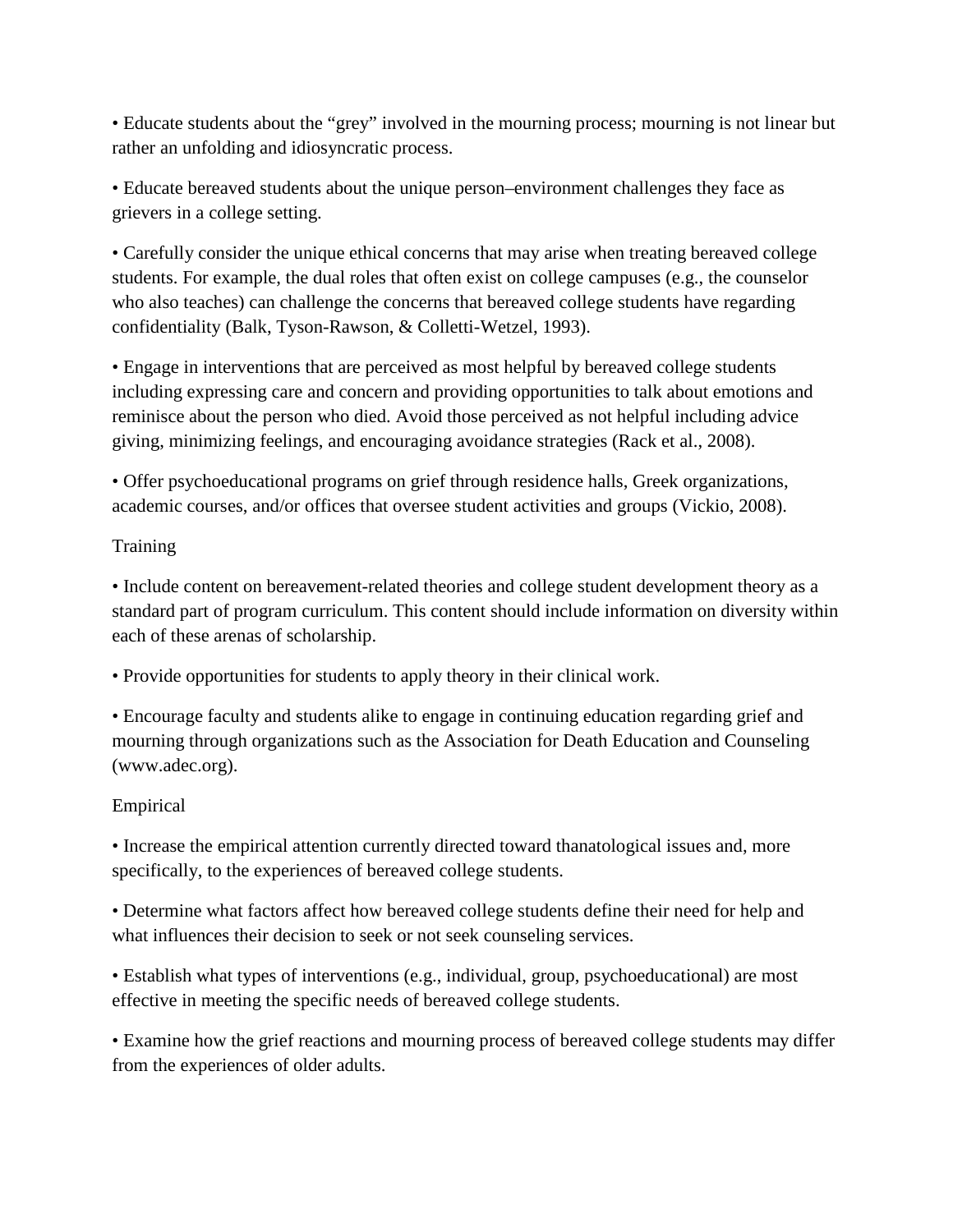• Conduct research based on college student development and mourning theories. Below are examples of research questions related to theory:

• Is oscillation between loss-oriented and restoration-oriented coping most effective for bereaved college students?

• How does the experience of bereavement affect the identity construction and reconstruction process for grieving college students?

• Examine how diversity interacts with the experiences of grief and the process of mourning for bereaved college students through the use of diverse samples. For example, at this point little is known about how race/ethnicity, family structure, nontraditional student status, social class, sexual orientation, gender identity, and religion or spirituality affect the grief reactions or mourning process for this population.

• Use instruments specifically designed to measure grief in combination with more traditional psychiatric assessments.

• Further validate and/or develop psychometrically sound instruments to assess the grief and mourning of bereaved college students.

• Move beyond basic cross-sectional and correlational designs through the use of longitudinal, mixed-methods, and multilevel and hierarchical modeling approaches.

# Conclusion

Bereaved college students are a population worthy of attention. A significant portion of students must cope with the experience of a death loss while in college, and these death loss experiences can and often do affect their emotional and academic functioning. Counseling psychologists are in administrative, clinical, training, and research-related positions that allow them to be of assistance to bereaved students. Being informed about how the developmental, cohort-related, and contextual issues faced by college students interact with the experience of bereavement will contribute to counseling psychologists' ability to be helpful. Theory, research, and clinical literature provide specific recommendations for best practices for counseling psychologists in their work with bereaved students.

## Declaration of Conflicting Interests

The authors declared no potential conflicts of interests with respect to the authorship and/or publication of this article.

## Financial Disclosure/Funding

The authors received no financial support for the research and/or authorship of this article.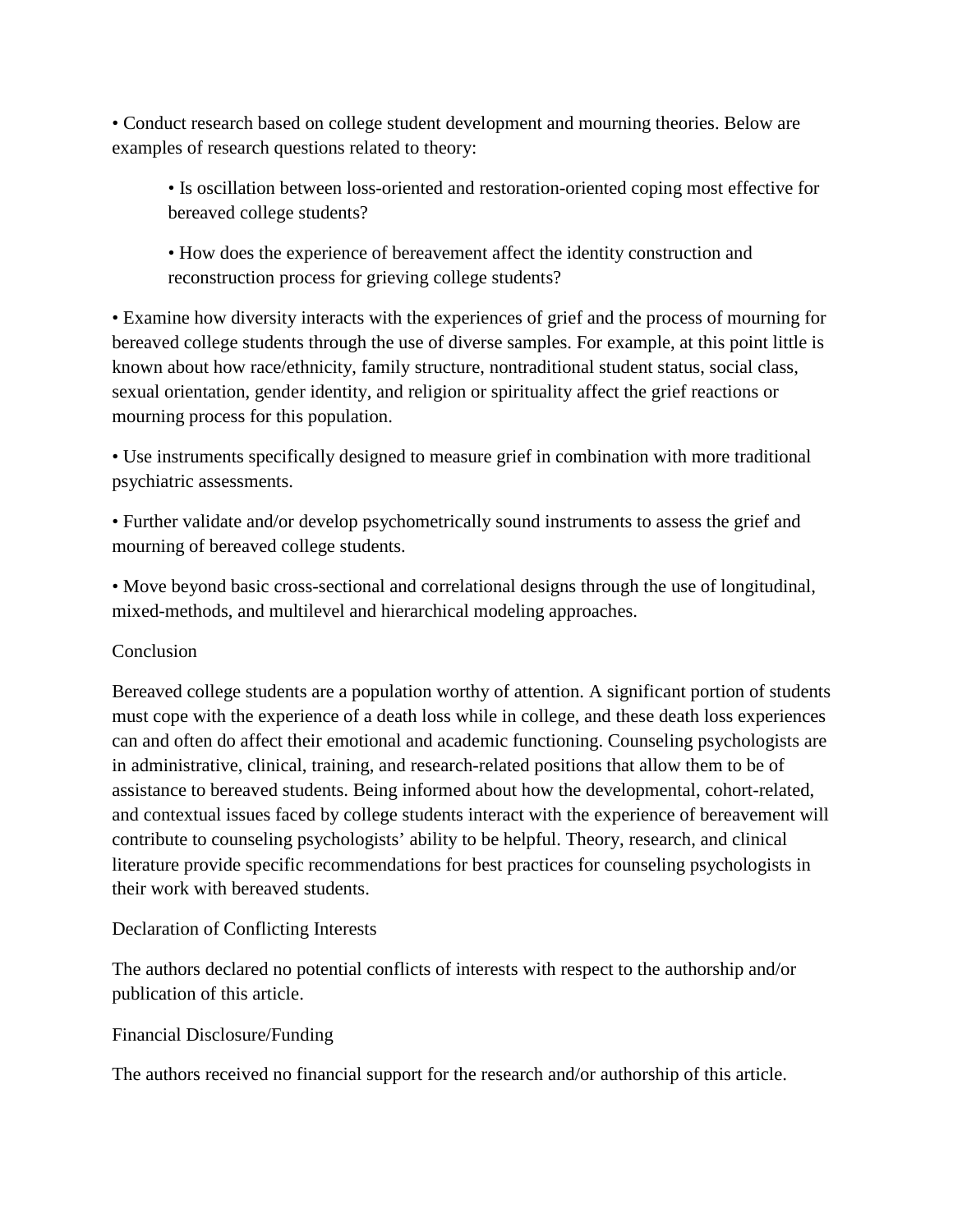## **References**

American College Health Association. (2008). American College Health Association- National College Health Assessment Spring 2007 reference group data report (abridged). *Journal of American College Health, 56*, 469-479.

Archer, J. (2008). Theories of grief: Past, present, and future perspectives. In M. S. Stroebe, R. O. Hansson, H. Schut, & W. Stroebe (Eds.), *Handbook of bereavement research and practice: Advances in theory and intervention* (pp. 45-65). Washington, DC: American Psychological Association.

Astin, A. W. (1993). *What matters in college? Four critical years revisited.* San Francisco, CA: Jossey-Bass.

Attig, T. (1996). *How we grieve: Relearning the world*. New York, NY: Oxford University Press.

Balk, D. E. (1996). Attachment and the reactions of bereaved college students: A longitudinal study. In D. Klass, P. R. Silverman, & S. Nickman (Eds.), *Continuing bonds: New understandings of grief* (pp. 311-328). Philadelphia, PA: Taylor & Francis.

Balk, D. E. (1997). Death, bereavement and college students: A descriptive analysis. *Mortality, 2,* 207-220.

Balk, D. E. (2001). College student bereavement, scholarship, and the university: A call for university engagement. *Death Studies, 25,* 67-84.

Balk, D. E., Lampe, S., Sharpe, B., Schwinn, S., Holen, K., Cook, L., & Dubois, R. (1998). TAT results in a longitudinal study of bereaved college students. *Death Studies, 22,* 3-21.

Balk, D. E., Tyson-Rawson, K., & Colletti-Wetzel, J. (1993). Social support as an intervention with bereaved college students. *Death Studies, 17,* 427-450.

Balk, D. E., & Walker, A. C. (2008, August). *Prevalence of bereavement and prolonged grief in college students*. Paper presented at the first annual National Conference on College Student Grief, Raleigh-Durham, NC.

Balk, D., Wogrin, C., Thornton, G., & Meagher, D. (Eds.). (2007). *Handbook of thanatology: The essential body of knowledge for the study of death, dying and bereavement*. Northbrook, IL: Association for Death Education and Counseling.

Billings, A. G., & Moos, R. H. (1981). The role of coping responses and social resources in attenuating the stress of life events. *Journal of Behavioral Medicine, 4,* 139-157.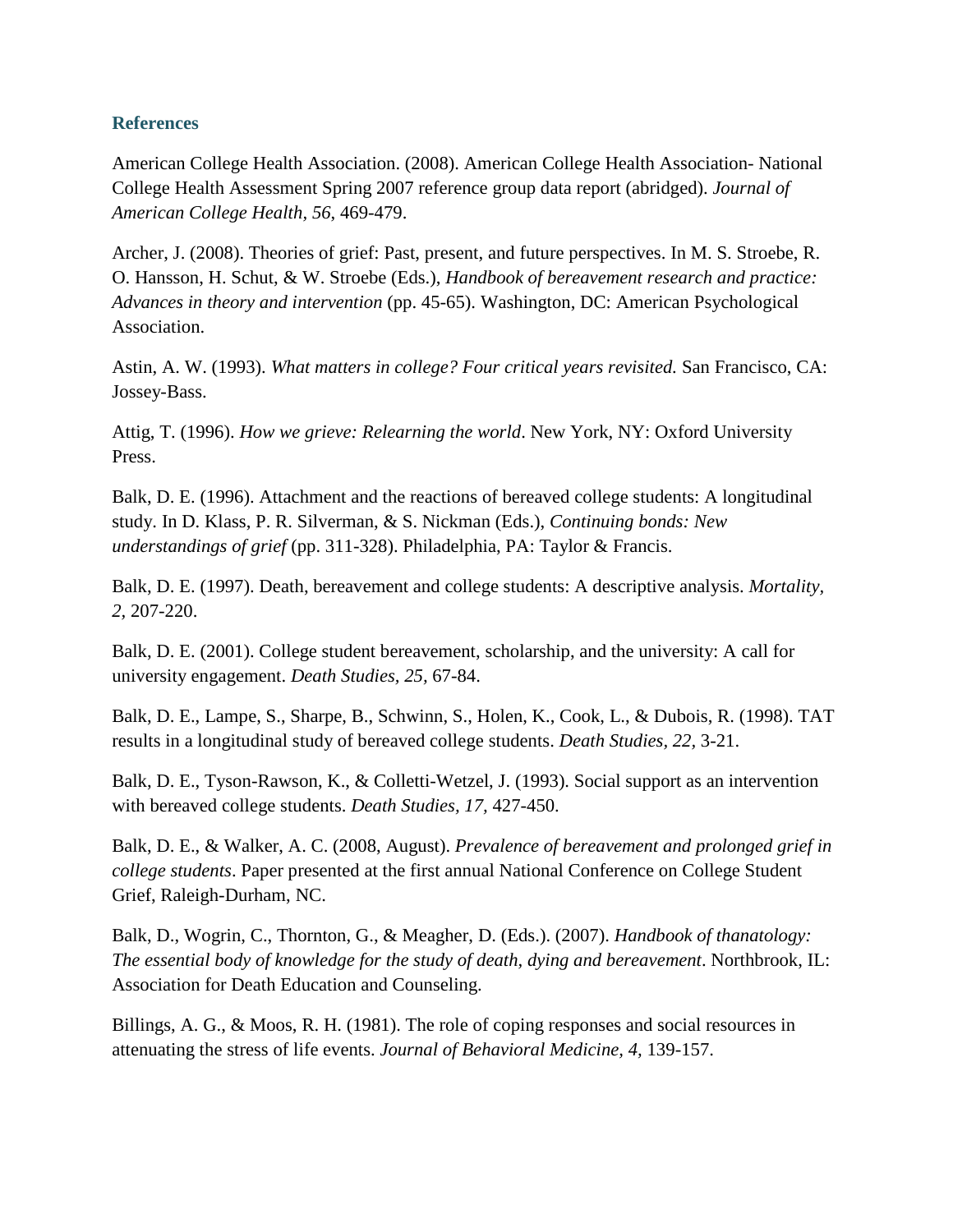Brown, S. D., & Lent, R. W. (2008). *Handbook of counseling psychology* (4th ed.). New York, NY: John Wiley.

Buoto, V. M., Pancer, M. S., Pratt, M. W., Adams, G., Birnie-Lefcovitch, S., Polivy, J., & Wintre, M. G. (2007). The importance of friends: Friendship and adjustment among 1st-year university students. *Journal of Adolescent Research, 22,* 665-689.

Carter, C. S., & Robinson, R. (2002, April). *"Can we send some money back home to our families?": Tensions of transition in an early intervention program for rural Appalachian students.* Paper presented at the annual meeting of the American Educational Research Association, New Orleans, LA.

Carter, E. (2007). Parental assistance and first-year college student independence and adjustment (Doctoral dissertation, Syracuse University, 2007). *Dissertation Abstracts International, 67,*  4348.

Catlin, G. (1993). The role of culture in grief. *Journal of Social Psychology, 133,* 173-184.

Chickering, A. W., & Reisser, L. (1993). *Education and identity* (2nd ed.). San Francisco, CA: Jossey-Bass.

Cook, A., & Oltjenbruns, K. (1998). *Dying and grieving: Lifespan and family perspectives*. Fort Worth, TX: Harcourt Brace.

Corazzini, J. G., & May, T. M. (1985). The role of the counseling center in responding to student death: Coping with death on campus. *New Directions for Student Services*, *31*, 39-50.

Corr, C. A., & Corr, D. M. (2007). Historical and contemporary perspectives on loss, grief, and mourning. In D. Balk, C. Wogrin, G. Thornton, & D. Meagher (Eds.), *Handbook of thanatology: The essential body of knowledge for the study of death, dying, and bereavement* (pp. 131-142). Northbrook, IL: Association for Death Education and Counseling.

Cousins, C. (2008). *Coping-related predictors of adjustment for bereaved and nonbereaved college students*. Unpublished doctoral dissertation, Purdue University, West Lafayette, IN.

Currier, J. M., Holland, J. M., & Neimeyer, R. A. (2006). Sense-making, grief, and the experience of violent loss: Toward a meditational model. *Death Studies*, *30*, 403-428.

Davis, C. G., Nolen-Hoeksema, S., & Larson, J. (1998). Making sense of loss and benefiting from the experience: Two construals of meaning. *Journal of Personality and Social Psychology, 75,* 497-540.

DeSpelder, L. A., & Strickland, A. L. (2002). *The last dance: Encountering death and dying*. Columbus, OH: McGraw-Hill.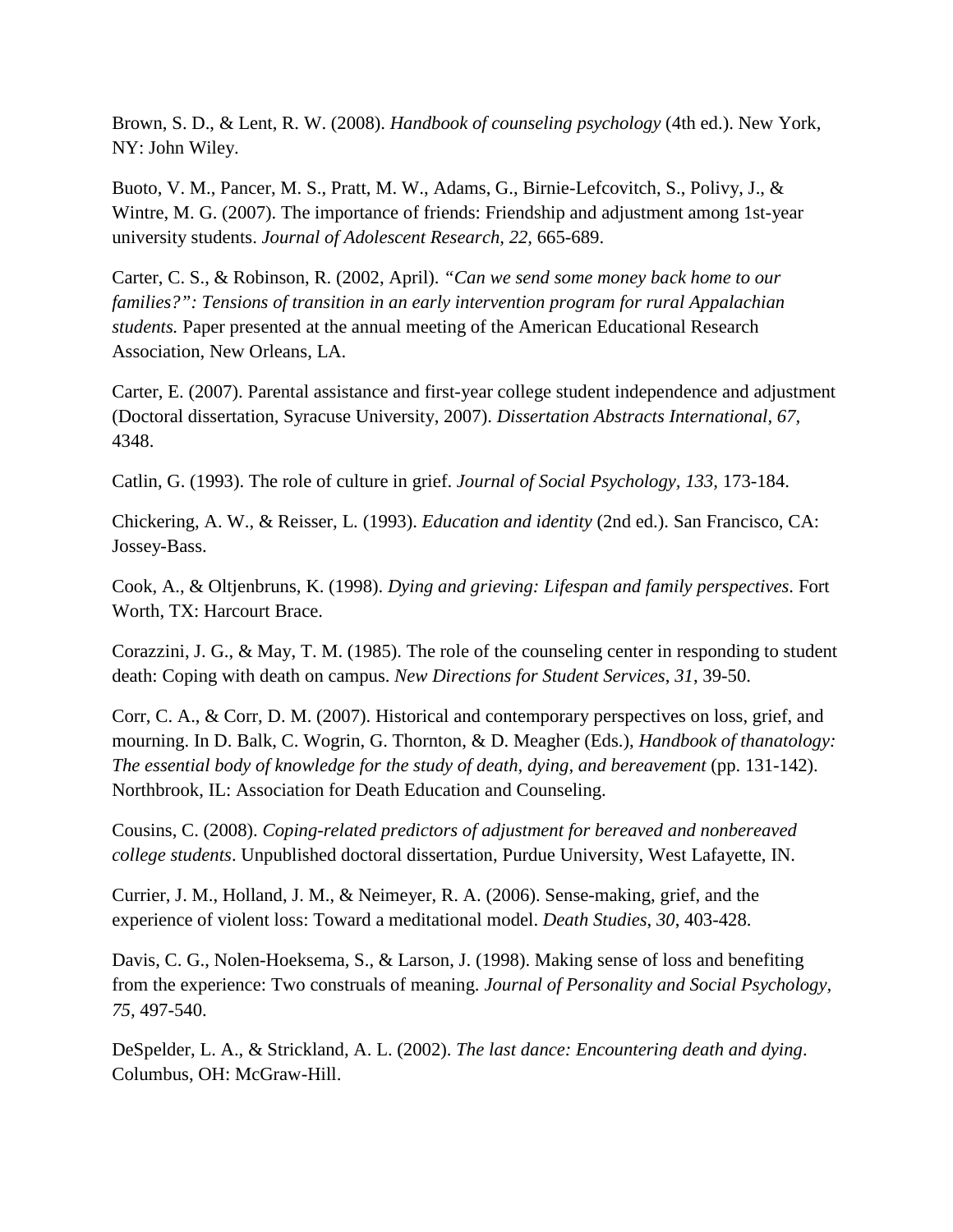Edmonds, S., & Hooker, K. (1992). Perceived changes in life meaning following bereavement. *Omega, 25,* 307-318.

Flynn, C., & Heitzmann, D. (2008). Tragedy at Virginia Tech: Trauma and its aftermath. *The Counseling Psychologist, 36,* 479-489.

Gelso, C., & Fretz, B. (1992). *Counseling psychology.* Fort Worth, TX: Harcourt Brace Jovanovich.

Gelso, C., & Fretz, B. (2001). *Counseling psychology* (2nd ed.). Belmont, CA: Thomson. Goldstein, E. (2005). *When the bubble bursts: Clinical perspectives on midlife issues*. Mahwah, NJ: Analytic Press.

Hamilton, L. A. (2008). Guidelines for death notification in college students. In H. L. Servaty-Seib & D. J. Taub (Eds.), *Assisting bereaved college students* (pp. 77-86). San Francisco, CA: Jossey-Bass.

Hardison, H. G., Neimeyer, R. A., & Lichstein, K. L. (2005). Insomnia and complicated grief symptoms in bereaved college students. *Behavioral Sleep Medicine, 3,* 99-111.

Hepworth, J., Ryder, R. G., & Dreyer, A. S. (1984). The effects of parental loss on the formation of intimate relationships. *Journal of Marital and Family Therapy, 10,* 73-82.

Hines, A. M., Merdinger, J., & Wyatt, P. (2005). Former foster youth attending college: Resilience and the transition to young adulthood. *American Journal of Orthopsychiatry, 75,* 382- 394.

Holland, J. M., Currier, J. M., & Neimeyer, R. A. (2006). Meaning reconstruction in the first two years of bereavement: The role of sense-making and benefit-finding. *Omega, 53,* 175-191.

Howe, N., & Strauss, W. (2000). *Millennials rising: The next great generation.* New York, NY: Vintage.

Huber, J. L. (2003). The relationship of autonomy and relatedness to college student well-being and lifestyle planning (Doctoral dissertation, University of Wisconsin–Madison, 2003). *Dissertation Abstracts International, 63,* 417.

Janowiak, S. M., Mei-Tal, R., & Drapkin, R. G. (1995). Living with loss: A group for bereaved college students. *Death Studies*, *19,* 55-63.

Laurie, A., & Neimeyer, R. A. (2008). African Americans in bereavement: Grief as a function of ethnicity. *Omega, 57,* 173-193.

Lazarus, R., & Folkman, S. (1984). *Stress, appraisal, and coping*. New York, NY: Springer.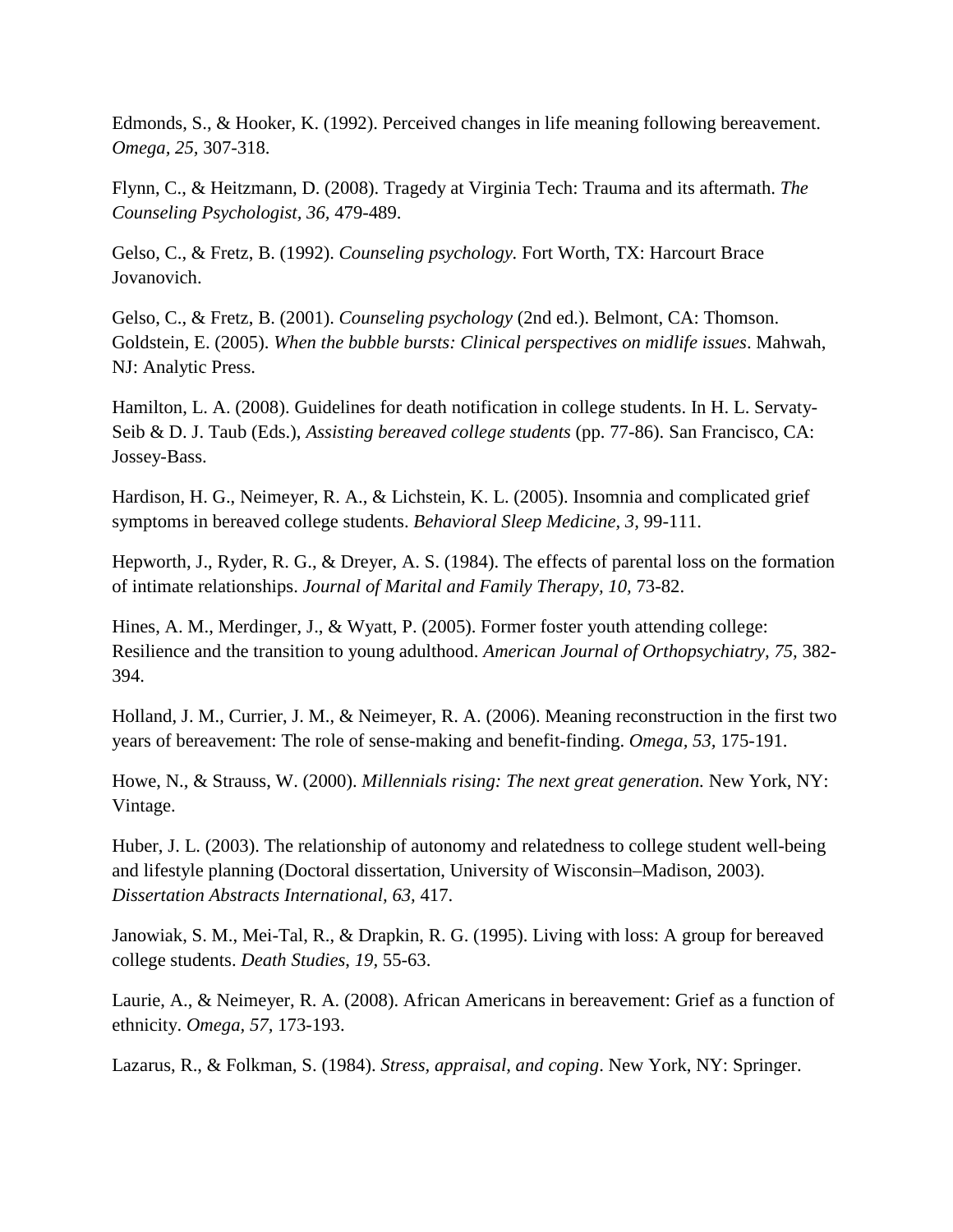Lichtenberg, J. W., Goodyear, R. K., & Genther, D. Y. (2008). The changing landscape of professional practice in counseling psychology. In S. D. Brown & R. W. Lent (Eds.), *Handbook of counseling psychology* (4th ed., pp. 21-37). Hoboken, NJ: Wiley.

Light, R. J. (2001). *Making the most of college: Students speak their minds*. Cambridge, MA: Harvard University Press. Love, P. G., & Guthrie, V. L. (1999). Perry's intellectual scheme. In P. G. Love &

V. L. Guthrie (Eds.), *Understanding and applying cognitive developmental theory* (pp. 5-15). San Francisco, CA: Jossey-Bass.

Martin, T. L., & Doka, K. J. (2000). *Men don't cry . . . women do: Transcending gender stereotypes of grief*. Philadelphia, PA: Brunner/Mazel.

McEwen, M. K., Higgins, E. B., & Pipes, R. B. (1982). The impact of developmental issues on human relations training for preservice teachers. *Personnel and Guidance Journal, 61,* 163-168.

Michael, S. T., & Snyder, C. R. (2005). Getting unstuck: The roles of hope, finding meaning, and rumination in the adjustment to bereavement among college students. *Death Studies, 29,* 435- 458.

Mintz, L. B., & Bieschke, K. J. (2009). Counseling psychology model training values statement addressing diversity. *The Counseling Psychologist, 37,* 634-640.

Munley, P. H., Duncan, L. E., McDonnell, K. A., & Sauer, K. A. (2004). Counseling psychology in the United States of America. *Counseling Psychology Quarterly, 17,* 247-271.

Murdock, N. L., Alcorn, J. Heesacker, M., & Stoltenberg, C. (1998). Model training program in counseling psychology. *The Counseling Psychologist, 26*, 658-672.

Nadeau, J. (1998). *Families making sense of death*. Thousand Oaks, CA: Sage.

Nathan, R. (2005). *My freshman year: What a professor learned by becoming a student.* Ithaca, NY: Cornell University Press.

Neff, K. D., Brabeck, K. M., & Kearney, L. K. (2006). Relationship styles of selffocused autonomy, other-focused connection, and mutuality among Mexican American and European American College students. *Journal of Social Psychology, 146,* 568-590.

Neimeyer, R. A. (1999). Narrative strategies in grief therapy. *Journal of Constructivist Psychology, 12,* 65-85.

Neimeyer, R. A. (2000). Searching for the meaning of meaning: Grief therapy and the process of reconstruction. *Death Studies, 24,* 541-558.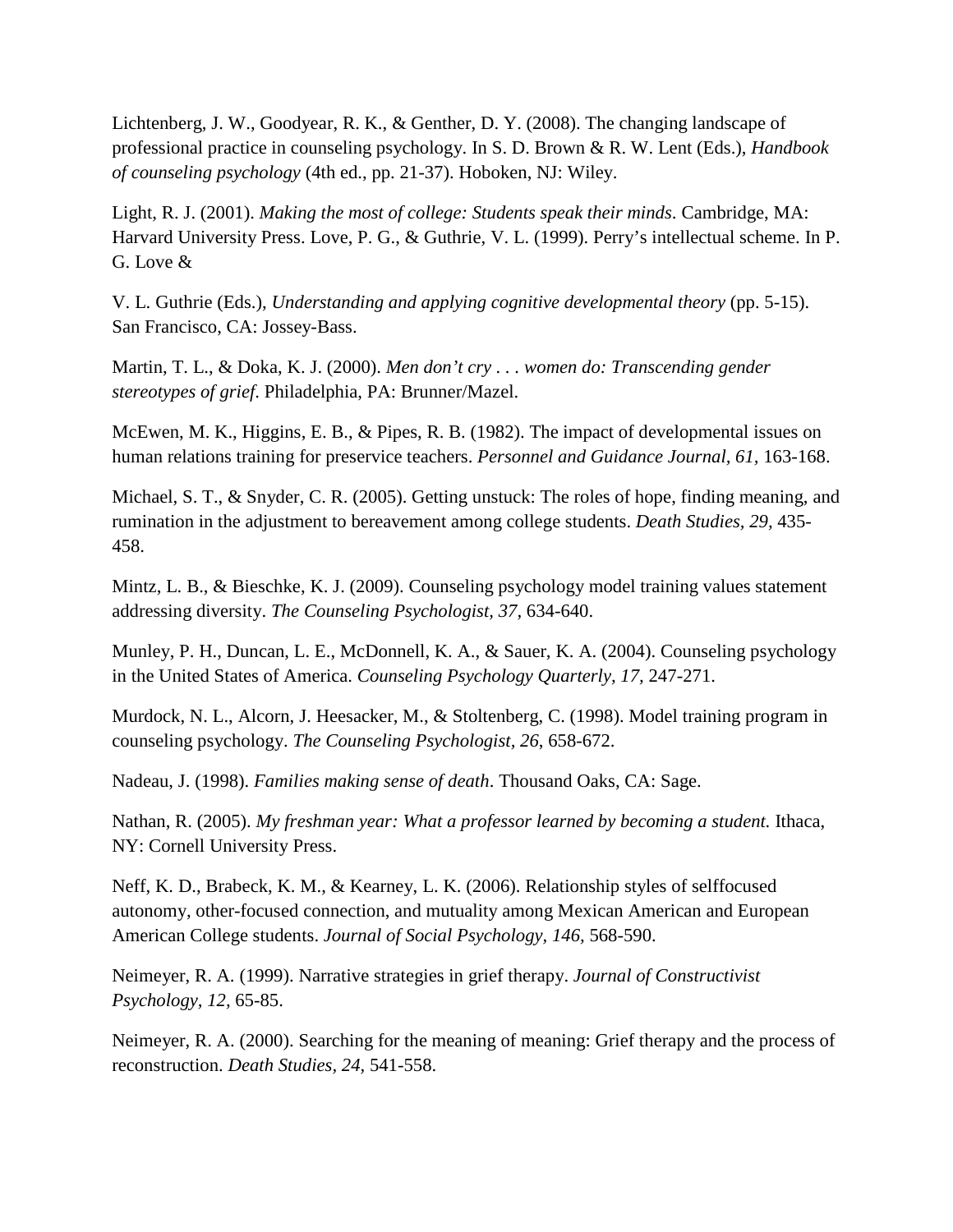Neimeyer, R. A. (2001a). *Lessons of loss: A guide to coping*. New York, NY: Brunner Routledge.

Neimeyer, R. A. (Ed.). (2001b). *Meaning reconstruction and the experience of loss*. Washington, DC: American Psychological Association.

Neimeyer, R. A. (2001c). Reauthoring life narratives: Grief therapy as meaning reconstruction. *Israel Journal of Psychiatry and Related Sciences, 38,* 171-183.

Neimeyer, R. A., & Anderson, A. (2002). Meaning reconstruction theory. In N. Thompson (Ed.), *Loss and grief: A guide for human service practitioners* (pp. 45-64). New York, NY: Palgrave.

Neimeyer, R. A., Prigerson, H. G., & Davies, B. (2002). Mourning and meaning. *American Behavioral Scientist, 46*, 235-251.

Noppe, I. C., Linzmeier, E., Martin, R., Wisneski, M., & Servaty-Seib, H. L. (2008, August). *Forging a pathway through college during bereavement and grief: Findings of the National College Student Grief study*. Paper presented at the first annual National Conference on College Student Grief, Raleigh-Durham, NC.

Oltjenbruns, K. A. (1991). Positive outcomes of adolescents' experience with grief. *Journal of Adolescent Research, 6,* 43-53.

Perkins, D. V., & Tebes, J. A. (1984). Genuine versus simulated responses on the Impact of Event Scale. *Psychological Reports, 54,* 575-578.

Perry, W. G., Jr. (1968). *Forms of intellectual and ethical development in the college years: A scheme.* New York, NY: Holt, Rinehart & Winston.

Peveto, C. A., & Hayslip, B. (2004). *Cultural changes in attitudes toward death, dying and bereavement.* New York, NY: Springer.

Pfost, K. S., Stevens, M. J., & Wessels, A. B. (1989). Relationship of purpose in life to grief experiences in response to the death of a significant other. *Death Studies, 13,* 371-378.

Rack, J. J., Burleson, B. R., Bodie, G. D., Holmstrom, A. J., & Servaty-Seib, H. L. (2008). Bereaved adults' evaluations of grief management messages: Effects of message person centeredness, recipient individual differences, and contextual factors. *Death Studies, 32,* 399- 427.

Rickgarn, R. L. V. (1996). The need for postvention on college campuses: A rationale and case study findings. In C. A. Corr & D. E. Balk (Eds.), *Handbook of adolescent death and bereavement* (pp. 273-292). New York, NY: Springer.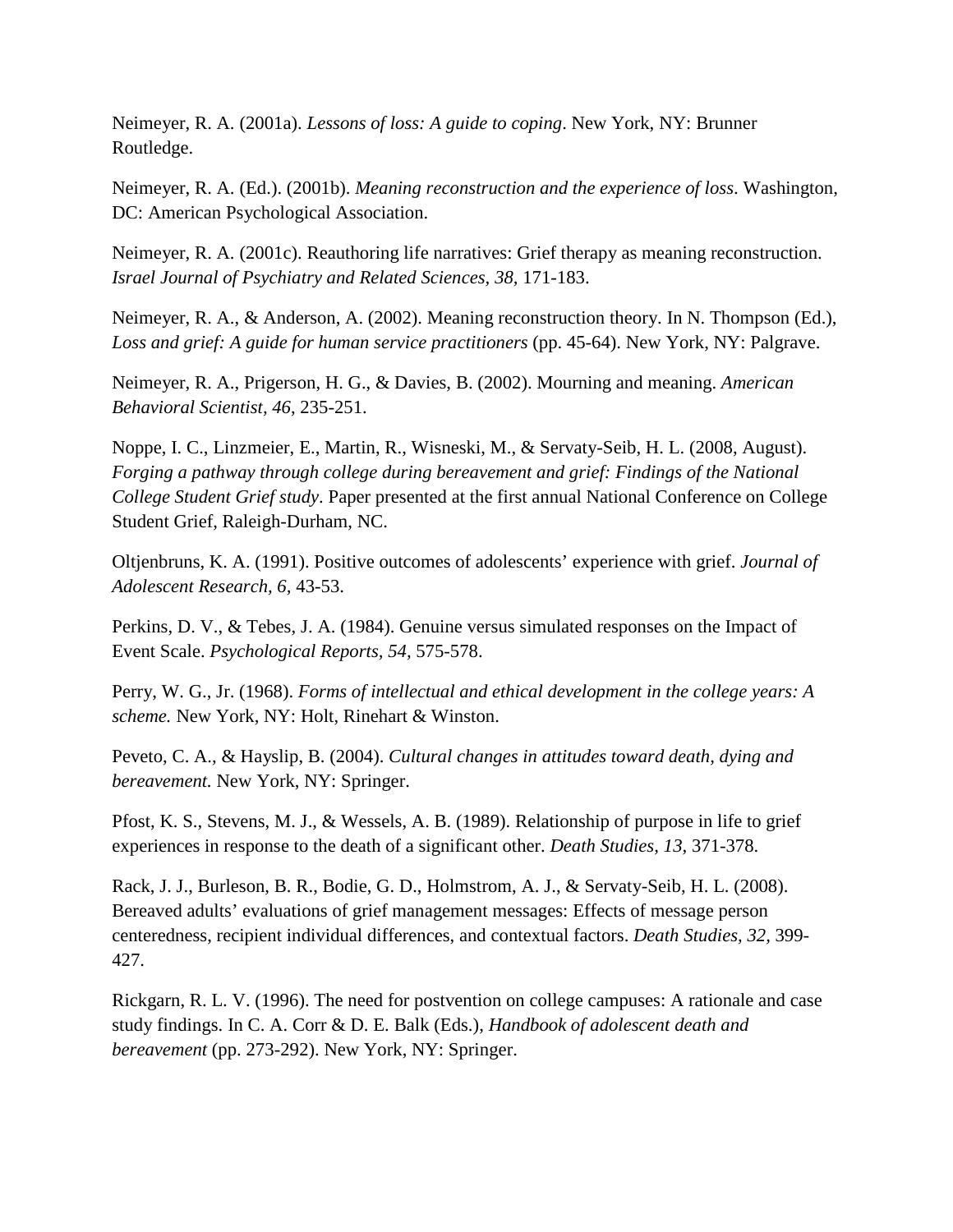Rosenblatt, P. C. (2008). Grief across cultures: A review and research agenda. In M. S. Stroebe, R. O. Hansson, H. Schut, & W. Stroebe (Eds.), *Handbook of bereavement research and practice: Advances in theory and intervention* (pp. 207-222). Washington, DC: American Psychological Association.

Rosenblatt, P. C., & Wallace, B. R. (2005). *African American grief*. New York, NY: Routledge.

Roy, E. T. (1986). Treating the grieving student. In J. E. Talley & W. J. K. Rockwell (Eds.), *Counseling and psychotherapy with college students: A guide to treatment* (pp. 64-86). New York, NY: Praeger.

Rubin, S. (1981). A two-track model of bereavement: Theory and application in research. *American Journal of Orthopsychiatry, 51,* 101-109.

Schnider, K. R., Elhai, J. D., & Gray, M. J. (2007). Coping style use predicts posttraumatic stress and complicated grief symptom severity among college students reporting a traumatic loss. *Journal of Counseling Psychology, 54,* 344-350.

Schultz, L. E. (2007). The influence of maternal loss on young women's experience of identity development in emerging adulthood. *Death Studies, 31*, 17-43.

Schut, H. A. W., Stroebe, M., de Keijser, J., & van den Bout, J. (1997). Intervention for the bereaved: Gender differences in the efficacy of grief counseling. *British Journal of Clinical Psychology, 36,* 63-72.

Schwartzberg, S. S., & Janoff-Bulman, R. (1991). Grief and the search for meaning: Exploring the assumptive worlds of bereaved college students. *Journal of Social and Clinical Psychology, 10,* 270-288.

Servaty-Seib, H. L., & Hamilton, L. A. (2006). Educational performance and persistence of bereaved college students. *Journal of College Student Development, 47,* 225-234.

Silverman, P. R. (1987). The impact of parental death on college-age women. *Psychiatric Clinics of North America, 10,* 387-404.

Sklar, F., & Hartley, S. F. (1990). Close friends as survivors: Bereavement patterns in a "hidden" population. *Omega, 21,* 103-112.

Stroebe, M. S., Hansson, R. O., Schut, H., & Stroebe, W. (Eds.). (2008). *Handbook of bereavement research and practice: Advances in theory and intervention*. Washington, DC: American Psychological Association.

Stroebe, M. S., & Schut, H. (1999). The dual process model of coping with bereavement: Rationale and description. *Death Studies, 23,* 197-224.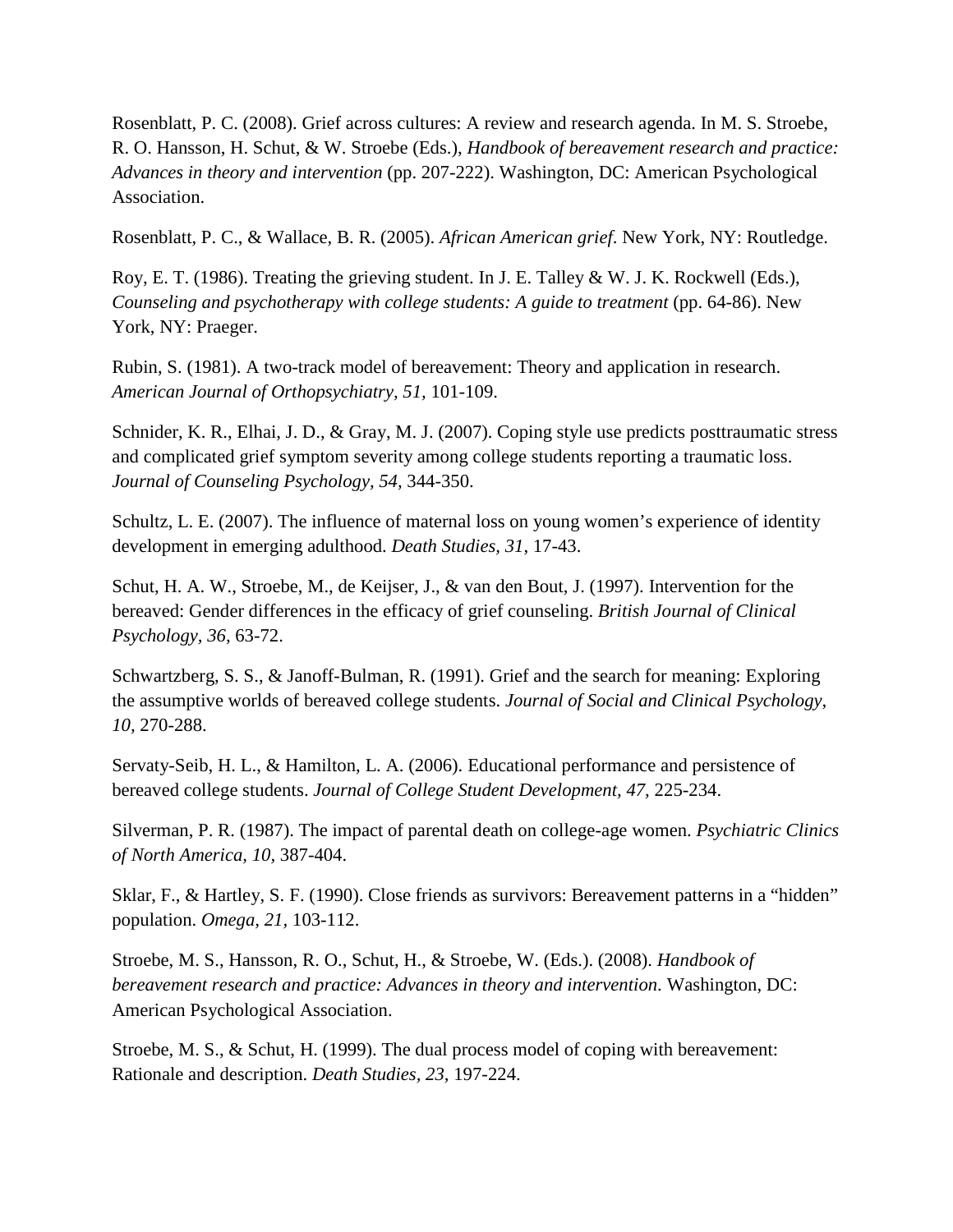Stroebe, M. S., & Schut, H. (2001). Models of coping with bereavement: A review. In M. S. Stroebe, R. O. Hansson, W. Stroebe, & H. Schut (Eds.), *Handbook of bereavement research: Consequences, coping, and care* (pp. 375-403). Washington, DC: American Psychological Association.

Sue, D. W., & Sue, D. (2007). *Counseling the culturally diverse: Theory and practice* (5th ed.). Hoboken, NJ: John Wiley.

Sy, S. R., & Romero, J. (2008). Family responsibilities among Latina college students from immigrant families. *Journal of Hispanic Higher Education, 7,* 212-227.

Thompson, K. E., & Range, L. M. (1991). Recent bereavement from suicide and other deaths: Can people imagine it as it really is? *Omega, 22,* 249-259.

Thompson, K. E., & Range, L. M. (1992). Bereavement following suicide and other deaths: Why support attempts fail. Omega, 26, 61-70.

Tyson-Rawson, K. (1996). Relationship and heritage: Manifestations of ongoing attachment following father death. In D. Klass, P. R. Silverman, & S. Nickman (Eds.), Continuing bonds: New understandings of grief (pp. 125-145). Philadelphia, PA: Taylor & Francis.

Vickio, C. J. (2008). Designing and conducting grief workshops for college students. In H. L. Servaty-Seib & D. J. Taub (Eds.), Assisting bereaved college students (pp. 41-50). San Francisco, CA: Jossey-Bass.

Vickio, C. J., Cavanaugh, J. C., & Attig, T. W. (1990). Perceptions of grief among university students. Death Studies, 14, 231-240.

Walter, T. (2008). The new public mourning. In M. S. Stroebe, R. O. Hansson, H. Schut, & W. Stroebe (Eds.), Handbook of bereavement research and practice: Advances in theory and intervention (pp. 241-262). Washington, DC: American Psychological Association.

Wortman, C. B., & Silver, R. C. (2001). The myths of coping with loss revisited. In M. S. Stroebe, R. O. Hansson, W. Stroebe & H. Schut (Eds.), Handbook of bereavement research: Consequences, coping, and care (pp. 405-429). Washington, DC: American Psychological Association.

Wrenn, R. L. (1999). The grieving college student. In J. D. Davidson & K. J. Doka (Eds.), Living with grief: At work, at school, at worship (pp. 131-142). Washington, DC: Hospice Foundation of America.

Wright, M. O., & Masten, A. S. (2005). Resilience processes in development. In S. Goldstein & R. B. Brooks (Eds.), Handbook of resilience in children (pp. 17-37). New York, NY: Kluwer Academic.